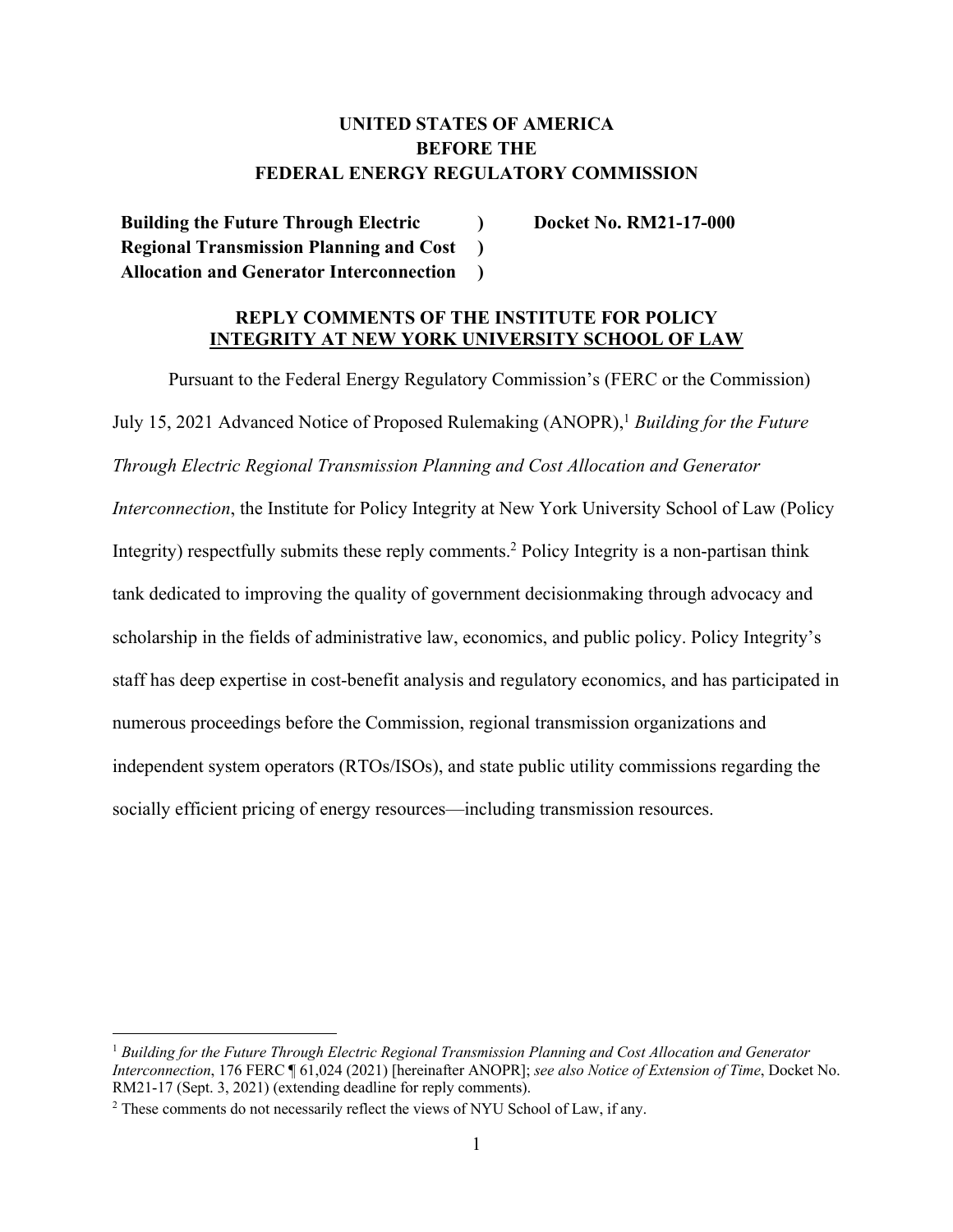### **Table of Contents**

| П. | The Commission Has Broad Discretion to Prescribe a Baseline of Benefits that Planning Entities |                                                                                                 |    |
|----|------------------------------------------------------------------------------------------------|-------------------------------------------------------------------------------------------------|----|
| Ш. | The Commission Should Require Transmission Planners to Consider a Baseline Set of Benefits 7   |                                                                                                 |    |
|    |                                                                                                | A. Benefits Prescribed by the Commission for Transmission Planners' Consideration Can Include   |    |
|    |                                                                                                | B. The Commission Should Also Prescribe Consideration of the Distributional Outcomes of         |    |
|    |                                                                                                | C. Mandating Cost-Benefit Analysis Using a Prescribed Baseline of Benefits Would Be a           |    |
|    |                                                                                                | IV. The "Beneficiary Pays" Principle Must Guide the Allocation of Transmission Project Costs 18 |    |
|    |                                                                                                | A. Costs Associated with Diffuse Benefits like Emissions Reductions and Enhanced Resilience     |    |
|    |                                                                                                | B. Allocating Costs Consistent with Recognition that Project Benefits Accrue Widely Does Not    | 24 |
|    |                                                                                                | C. Allocating Costs Widely Does Not Effectuate a Market-Distorting Subsidy                      |    |
|    |                                                                                                |                                                                                                 |    |

## **I. Introduction**

Policy Integrity's reply comments respond to initial comments that seek to dissuade the Commission from using its authority under the Federal Power Act (FPA) to define some of the benefits of transmission capacity and to guide the allocation of transmission project costs among beneficiaries. When it comes to transmission, FERC's authority is at its apex: the Commission has more authority over this aspect of the power sector than it does over wholesale sales.<sup>3</sup>

After briefly characterizing the Commission's authority over core features of the transmission development process in Part II, these comments address two overarching points. In Part III, we rebut suggestions from other commenters that the Commission's authority to designate particular effects as relevant to transmission planning and project selection is limited to effects that bear upon the justness and reasonableness of rates. So long as the Commission can substantiate a nexus between a beneficial effect and rates, it can prescribe conforming treatment

<sup>3</sup> S.C. Pub. Serv. Auth. v. Fed. Energy Regul. Comm'n, 762 F.3d 41, 63 (D.C. Cir. 2014).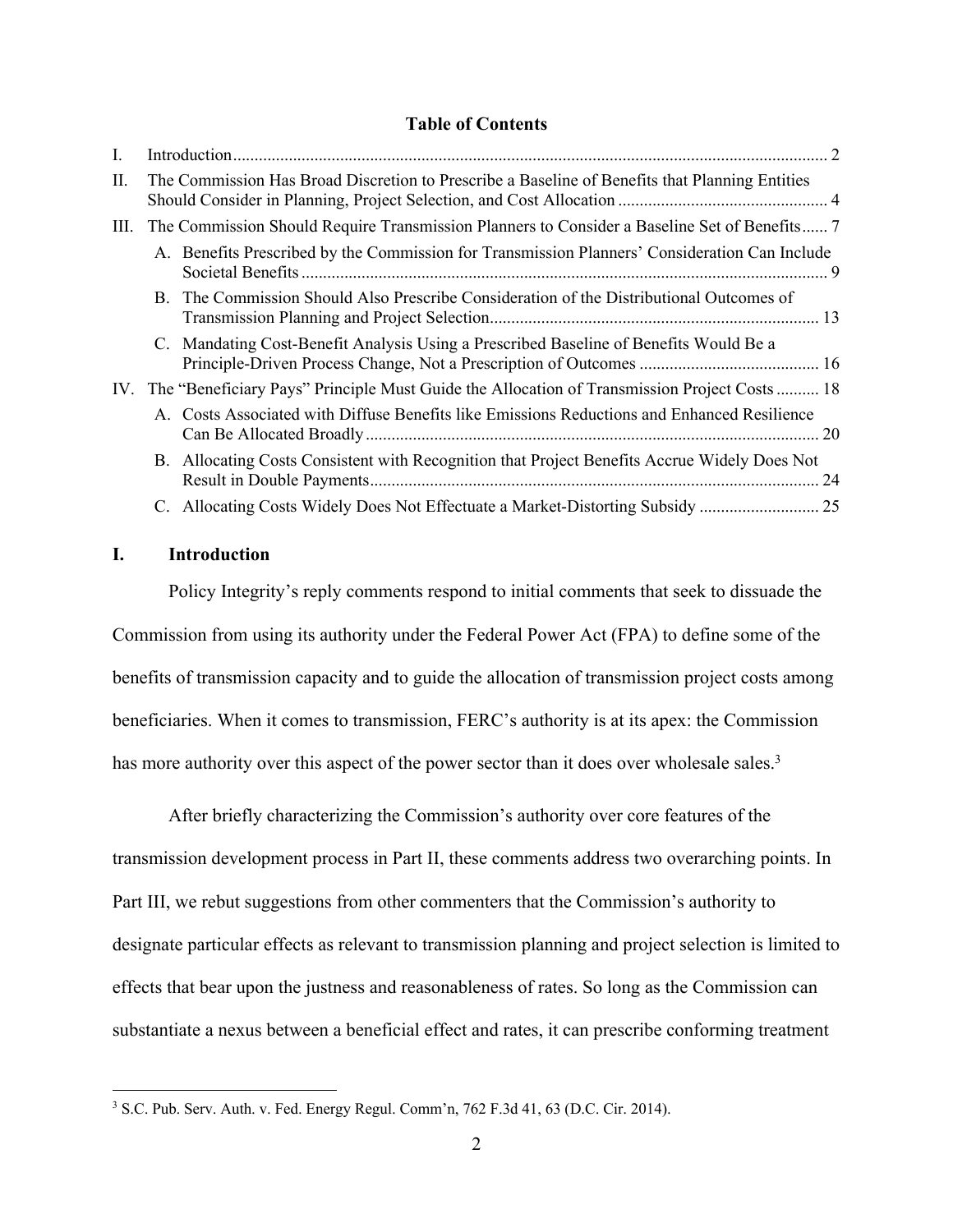of that effect by entities subject to its rules and decisions. It follows that FERC may require planning entities to consider a uniform but not necessarily comprehensive set of minimum inputs and cognizable effects for the purposes of transmission planning and project selection, including emissions reductions and enhanced resilience.

In Part IV, these comments respond to contentions that the federal courts would reject FERC's expert determination that some project costs should be allocated to all grid users. Courts have made clear that the Commission has the legal authority and duty to spread at least some of the costs of transmission capacity expansions to all grid users in a region where all users can be shown to benefit. Transmission expansion can provide real benefits in the form of emissions reductions and enhanced resilience. These benefits are not speculative; they can and should be accounted for in cost allocation methodologies. Further, as other commenters have noted, where project benefits are diffuse, the cost-causation and beneficiary pays principles should prevent FERC from allocating the full burden of paying for those benefits to a single party—diffuse benefits means diffuse beneficiaries. And yet, as the Commission's ANOPR notes, the existing cost allocation process has consistently allowed parties to reap benefits from transmission without paying their fair share.<sup>4</sup> This pattern, in addition to violating a clear legal and economic principle, can stymie project development by allowing costs to fall disproportionately and unpredictably on some beneficiaries but not on others. For these reasons, the failure to allocate the costs of projects where the benefits are clear but diffuse makes current allocation methodologies unjust and unreasonable.

<sup>4</sup> ANOPR, *supra* note 1, at P 86.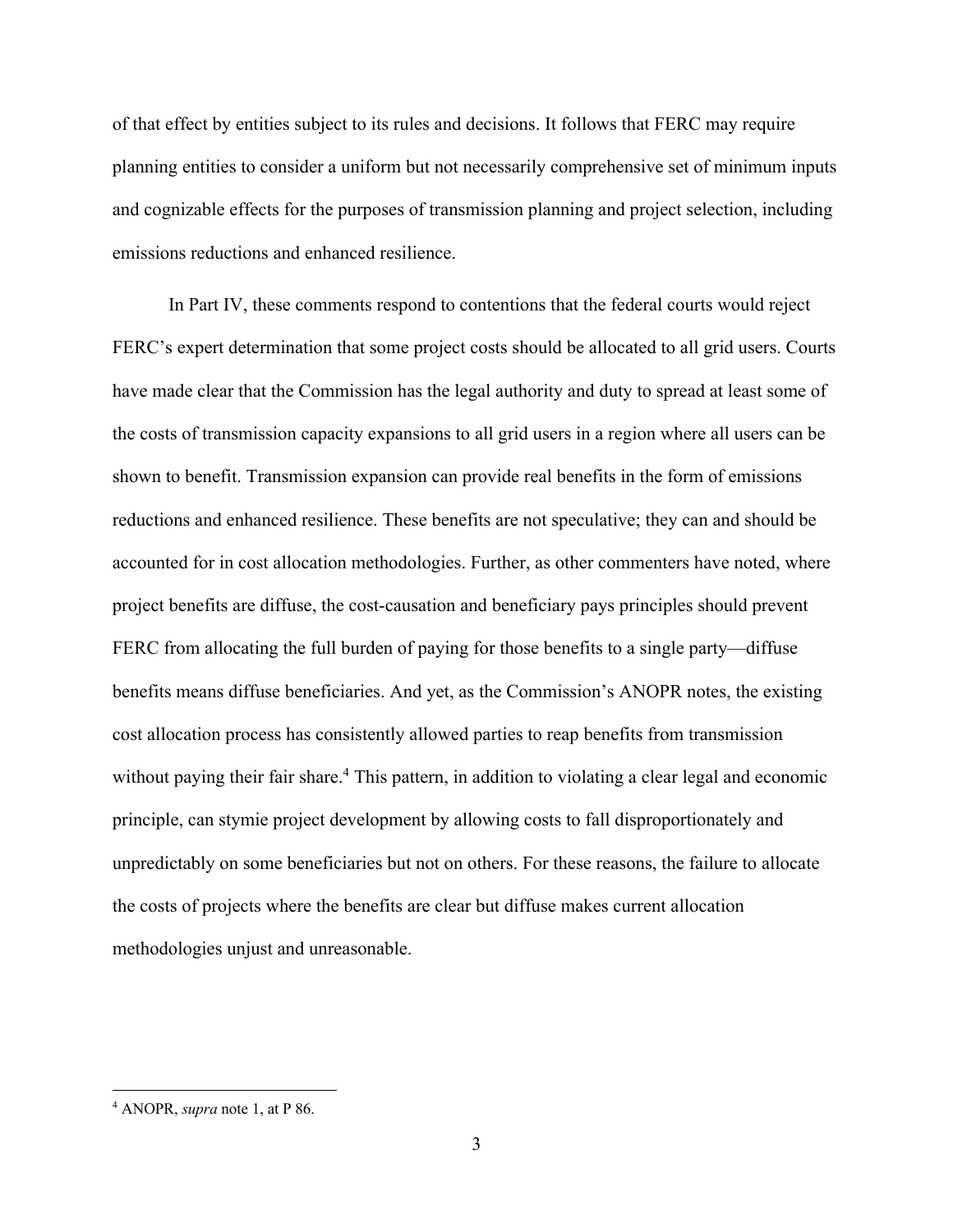**II. The Commission Has Broad Discretion to Prescribe a Baseline of Benefits that Planning Entities Should Consider in Planning, Project Selection, and Cost Allocation**

The FPA provides the Commission with ample discretion to consider all of the benefits that transmission expansion can provide and to direct the allocation of the associated costs as widely as is justified by sound reasoning and substantial evidence. Yet some commenters attempt to read the FPA, the Natural Gas Act (NGA), and federal case law, as imposing categorical limits on the Commission's authority over transmission planning, project selection, and cost allocation. Contrary to those commenters' cramped readings of the case law, courts have not prohibited FERC from considering benefits it determines are relevant to transmission planning and project selection, so long as the considered benefits affect the justness and reasonableness of FERCjurisdictional rates.<sup>5</sup> As for the limits on the Commission's authority over cost allocation, courts have only required that the Commission adequately explain its reasoning and substantiate its decision with evidence.<sup>6</sup> In sum, the courts have not crafted categories of benefits or approaches to cost allocation that somehow lie beyond what the Commission may authorize or even prescribe.

*Planning and project selection*. The Commission has broad discretion over which benefits planning entities should consider in planning and project selection. Echoing dictum in the Supreme Court's *New York v. FERC* decision,7 the U.S. Court of Appeals for the D.C. Circuit

<sup>5</sup> El Paso Natural Gas Co. v. Fed. Energy Regul. Comm'n, 966 F.3d 842, 858 (D.C. Cir. 2020) (noting that the question of cost allocation involves "both technical understanding and policy judgment" and so the court's role is limited to "ensur[ing] that [FERC] engaged in reasoned decisionmaking" (alteration in original)).<br><sup>6</sup> *See, e.g.*, Ill. Comm. Comm'n v. Fed. Energy Regul. Comm'n, 576 F.3d 477 (7th Cir. 2009); Ill. Comm. Comm'n

v. Fed. Energy Regul. Comm'n, 766 F.3d 556, 561–62 (7th Cir. 2014); Algonquin Gas Transmission Co. v. Fed. Energy Regul. Comm'n, 948 F.2d 1305, 1312–13 (D.C. Cir. 1991). These cases are discussed in detail below. <sup>7</sup> New York v. Fed. Energy Regul. Comm'n, 535 U.S. 1, 17 (2002) ("There is no language in the statute limiting FERC's *transmission* jurisdiction to the wholesale market, although the statute does limit FERC's *sale* jurisdiction to that at wholesale.").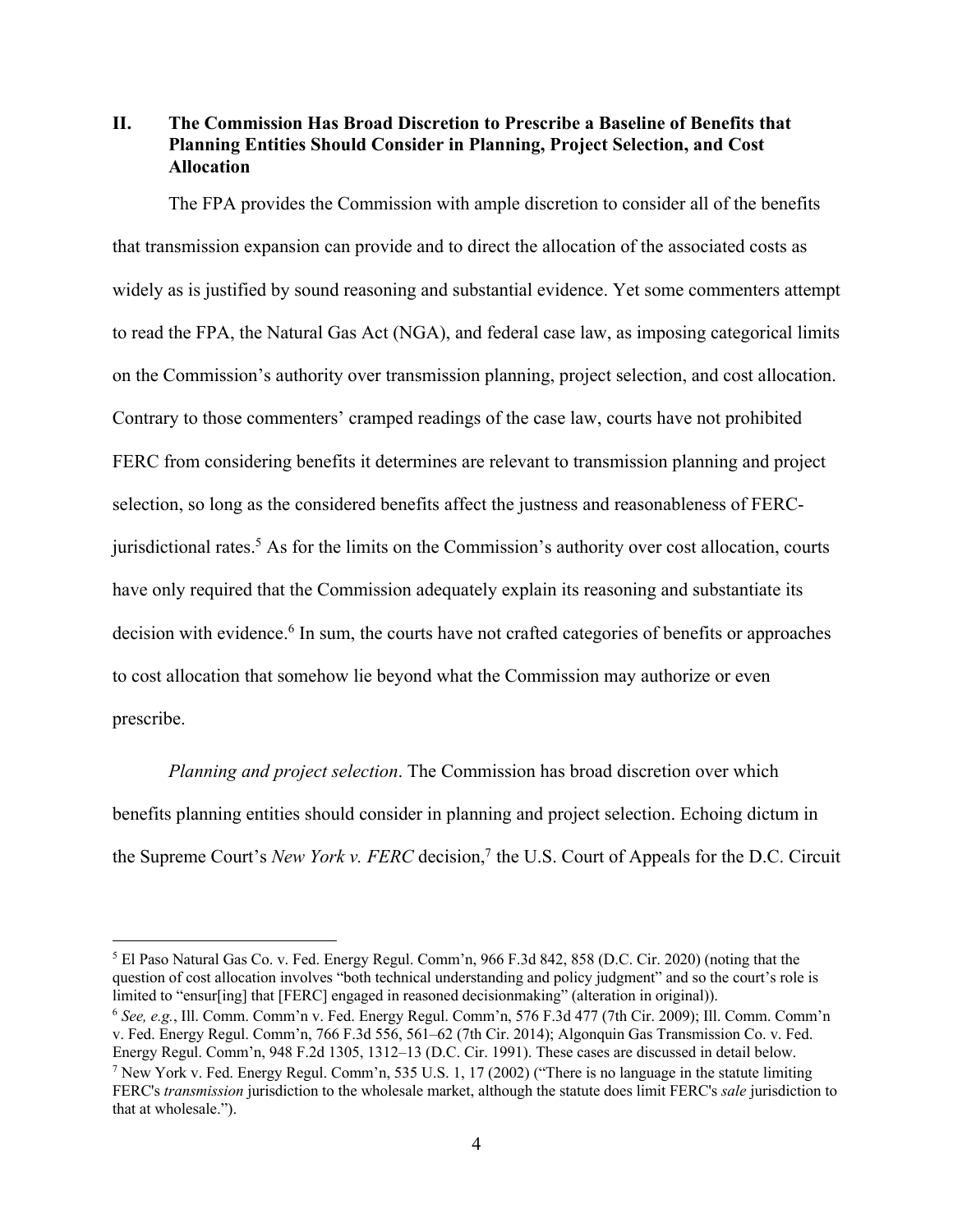said in *South Carolina Public Service Authority v. FERC* that "the Commission possesses greater authority over electricity transmission than it does over sales."8 And, in *National Ass'n for the Advancement of Colored People (NAACP) v. Federal Power Commission*, the Supreme Court made clear that the touchstone of the Commission's authority under the FPA or NGA to consider or address something is the relationship of that thing to FERC-jurisdictional rates.<sup>9</sup> But some commenters fixate on language in the *NAACP* holding that, taken out of context, gives the impression that the Supreme Court determined that employment discrimination was simply beyond the bounds of what Congress had empowered the Commission to address.10 It is true that the Court said the Commission does not have a "broad license to promote the general public welfare."11 But the Court, in that same case, *also* said that "the Commission has statutory authority to consider the consequences of employment discrimination in performing its mandated regulatory functions,"12 and to act on any issues that "are directly related to the Commission's establishment of just and reasonable rates in the public interest."13 So, *NAACP* does not stand for the proposition that the Commission must ignore certain areas of policy. Instead, it gives the Commission license to act wherever it can demonstrate that rates would otherwise be unjust and unreasonable.

*Cost allocation*. The Commission likewise has broad discretion in determining which benefits can be considered in cost allocation. When courts have rejected FERC's decisions about

<sup>8</sup> *S.C. Pub. Serv. Auth.*, 762 F.3d at 63.

<sup>9</sup> NAACP v. Fed. Power Comm'n, 425 U.S. 662, 671 (1976).

<sup>10</sup> *See* Comments of S. Co. Servs., Inc. at 35, *Building for the Future Through Electric Regional Transmission Planning and Cost Allocation and Generator Interconnection*, Docket No. RM21-17 (Oct. 12, 2021) [hereinafter Southern Co. Comments]; Comments of the Large Pub. Power Council at 19, *Building for the Future Through Electric Regional Transmission Planning and Cost Allocation and Generator Interconnection*, Docket No. RM21- 17 (Oct. 12, 2021) [hereinafter LPPC Comments].

<sup>11</sup> *NAACP*, 425 U.S. at 669.

<sup>12</sup> *Id.* at 665 n.2.

<sup>13</sup> *Id.* at 671.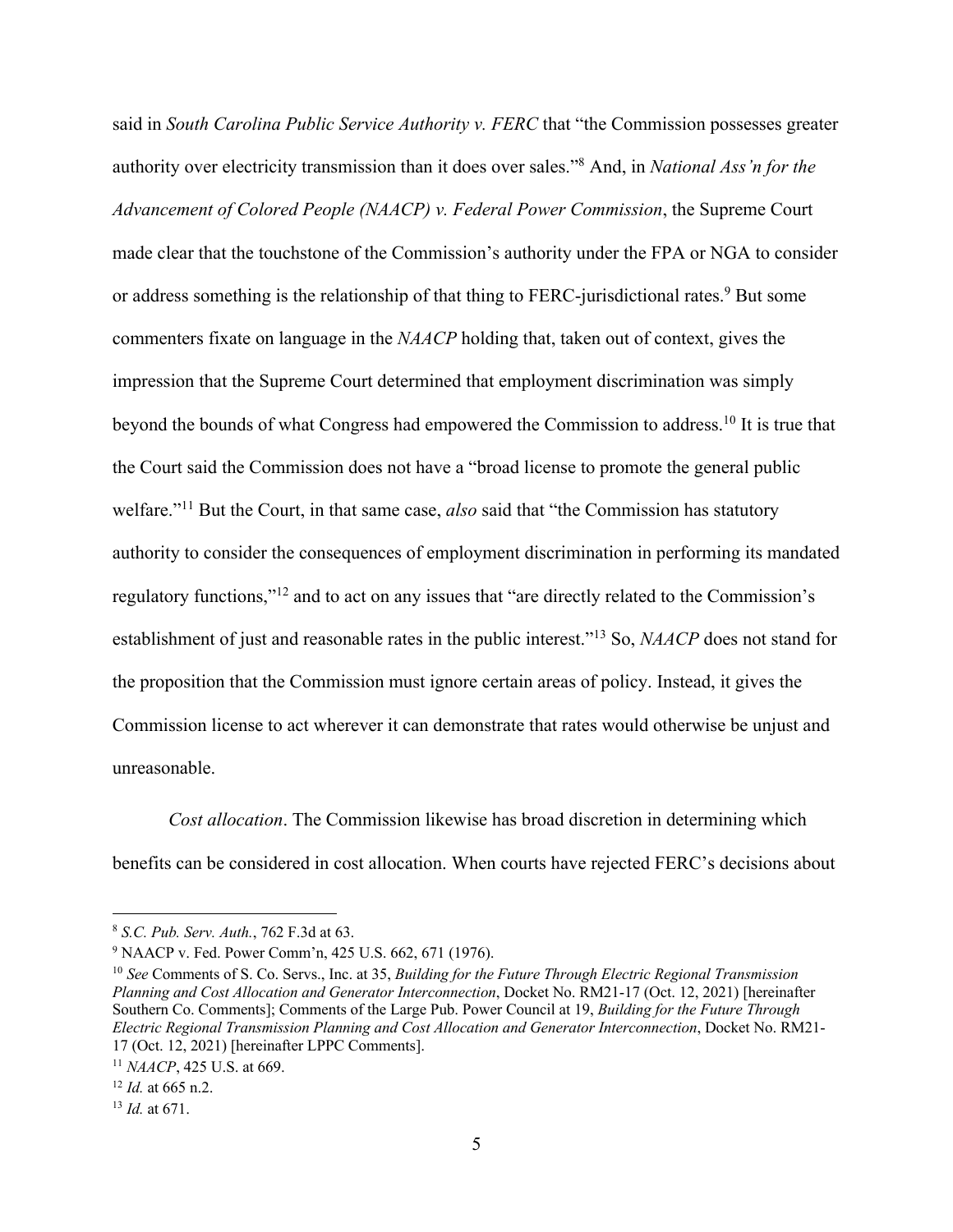how to allocate costs in light of the distribution of benefits, they have faulted the Commission for failing to fully explain and substantiate its decisions, but not for overstepping the scope of its substantive authority under the FPA or NGA.14 For instance, in *Algonquin*, there was no question about whether the NGA allowed the Commission to incorporate facility costs into a "rolled in" rate structure.15 The court's rejection of the Commission's decision in that case focused on what the court determined to be impermissibly conclusory reasoning.16 The court expressly recognized that where benefits accrue system-wide, the Commission can, in principle, justify a broad socializing of costs.<sup>17</sup> Indeed, the court affirmed the Commission's standard for determining how widely to allocate costs—that roll in can be warranted when "the quality of the system's services is enhanced by the presence of the facilities in question"<sup>18</sup>—and rejected the petitioners' suggested narrowing of that standard.19 Thus, while Southern Company is correct that *Algonquin* does not permit an allocation of costs based on "speculation,"20 *Algonquin* does not prevent the

<sup>14</sup> *See* Ill. Comm. Comm'n v. Fed. Energy Regul. Comm'n, 576 F.3d 470, 474–75 (7th Cir. 2009) (agreeing with previous case law recognizing that feasibility is a concern in rate making, but that a "cursory response simply will not do"); *id.* at 477 (recognizing that there will be some benefit but taking issue with FERC's analysis in determining cost allocation); Ill. Comm. Comm'n v. Fed. Energy Regul. Comm'n, 766 F.3d 556, 561–62 (7th Cir. 2014) (comparing record evidence and analysis in case at hand to that affirmed in *Illinois Commerce Commission v. Federal Energy Regulatory Commission*, 721 F.3d 764 (7th Cir. 2013), noting that for MISO's allocation the record included evidence of and a determination regarding the even spread of benefits, while for PJM's allocation, FERC "made no such determination . . . ; as a practical matter, all it did was express a hope that things might turn out that way").

<sup>&</sup>lt;sup>15</sup> Algonquin Gas Transmission Co. v. Fed. Energy Regul. Comm'n, 948 F.2d 1305, 1313 (D.C. Cir. 1991) ("[T]he question of how to allocate costs among a pipeline's customers is . . . one on which the Commission enjoys broad discretion.").

<sup>&</sup>lt;sup>16</sup> *Id.* ("[I]t became apparent that the Commission's position is that system-wide benefits exist primarily because the Commission says they do. An agency's unsupported assertion does not amount to substantial evidence.").

<sup>&</sup>lt;sup>17</sup> *Id.* at 1312 ("Where new facilities increase a pipeline's transmission capacity or the reliability of its service, they *may* benefit all customers to the extent necessary to justify a cost roll in.").

<sup>&</sup>lt;sup>18</sup> *Id.* at 1313. Further, the Commission's and the courts' test for whether a rolled in rate structure is warranted *requires* a showing of system-wide benefits. *See* Battle Creek Co. v. Fed. Power Comm'n, 281 F.2d 42 (D.C. Cir. 1960); *see also* Complex Consol. Edison Co. of N.Y. v. Fed. Energy Regul. Comm'n, 165 F.3d 992, 995 n.3 (D.C. Cir. 1999). That is, system-wide benefits necessarily could justify a broader socializing of costs among pipeline customers.

<sup>19</sup> *Algonquin*, 948 F.2d at 1313.

<sup>20</sup> Southern Co. Comments, *supra* note 10, at 20 (citing *Algonquin*, 948 F.2d at 1312–14).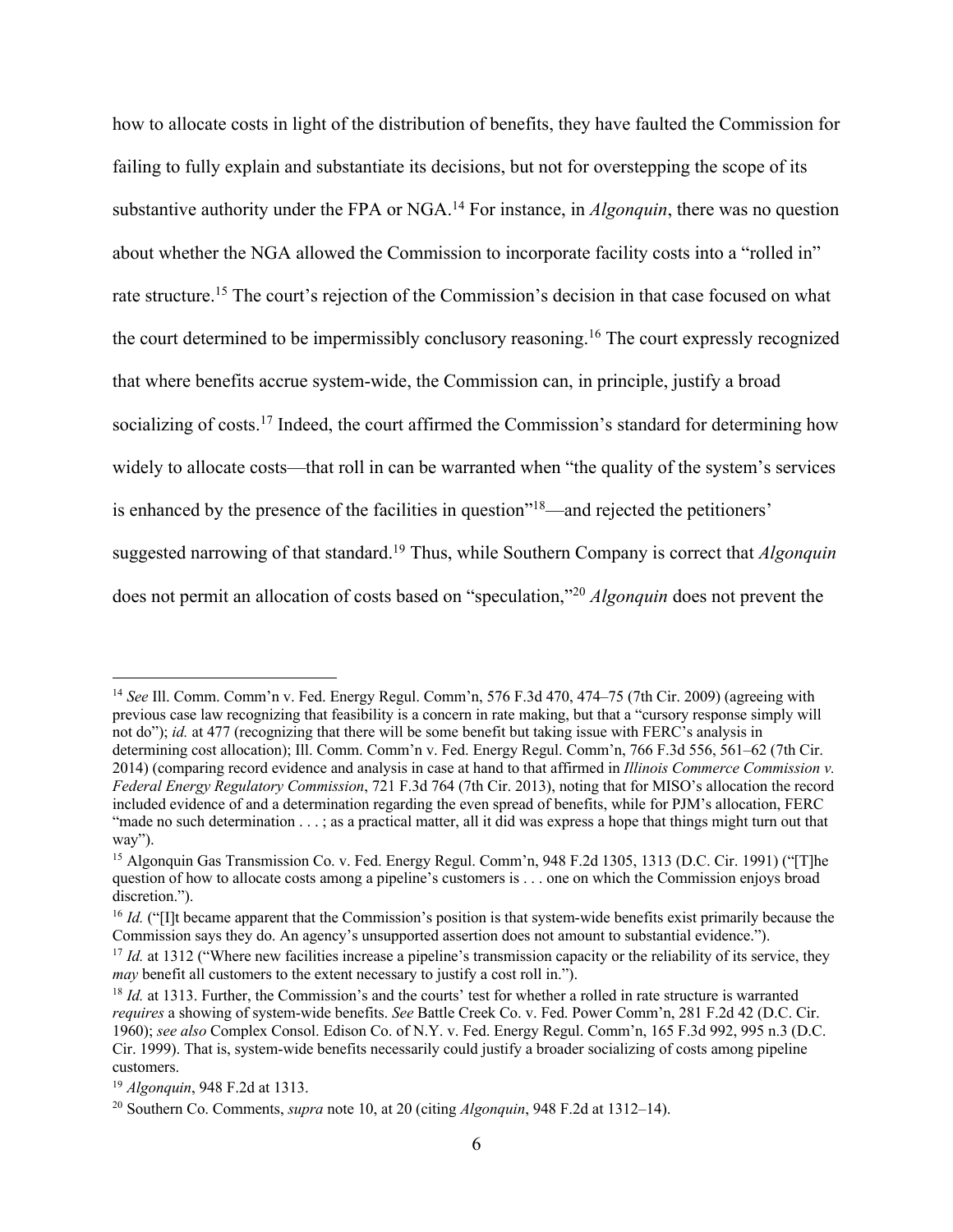Commission from allocating the costs of transmission projects widely where reasoning and evidence supports the decision.

In sum, courts have affirmed FERC's broad authority to remedy unjust and unreasonable rates, rules, and practices with respect to transmission planning, project selection, and cost allocation. Further, where the Commission identifies a need for remedial action to make rates just and reasonable, Section 206 of the FPA *requires* the Commission to undertake such action. 21 Thus, should the Commission determine that present approaches to transmission planning, project selection, and cost allocation result in unjust and unreasonable rates, it would be obliged to act, and to explain and substantiate the measures it decides to undertake.<sup>22</sup>

## **III. The Commission Should Require Transmission Planners to Consider a Baseline Set of Benefits**

The transmission development process presently relies on models and analytical

approaches whose inputs, methodologies, and outputs are diverse across transmission planning

categories (reliability, economics, and public policy) and across geographically defined

administrative regions. Even if all approaches taken were equally technically sound, this

diversity would still create problems in selecting the best projects and allocating project costs

<sup>21</sup> 16 U.S.C. § 824e.

<sup>&</sup>lt;sup>22</sup> Additionally, as the Solar Energy Industry Association notes, Comments of the Solar Energy Indus. Ass'n at 9– 10, *Building for the Future Through Electric Regional Transmission Planning and Cost Allocation and Generator Interconnection*, Docket No. RM21-17 (Oct. 12, 2021) [hereinafter SEIA Comments], Section 309 has been interpreted to grant FERC broad authority to "use means of regulation not spelled out in detail, provided the agency's action conforms with the purposes and policies of Congress and does not contravene any terms of the Act." Niagara Mohawk Power Corp. v. Fed. Power Comm'n, 379 F.2d 153, 158 (D.C. Cir. 1967); *see also* Verso Corp. v. Fed. Energy Regul. Comm'n, 898 F.3d 1, 10 (D.C. Cir. 2018) ("Section 309 accordingly permits FERC to advance remedies not expressly provided by the FPA, as long as they are consistent with the Act."); TNA Merchant Projects v. Fed. Energy Regul. Comm'n, 857 F.3d 354, 359 (D.C. Cir. 2017) ("Beyond strictures of this sort [that is, its statutory purposes under 201 etc.], that plainly limit FERC's authority, section 309 affords the agency broad authority to 'remedy its errors' and correct unjust situations."). FERC's discretion is "if anything, at zenith when the actions assailed relate primarily . . . to the fashioning of policies, remedies and sanctions . . . in order to arrive at maximum effectuation of Congressional objectives." Niagara Mohawk Power, 898 F.3d at 159. FERC can use this authority to craft remedies necessitated by its findings under Section 206.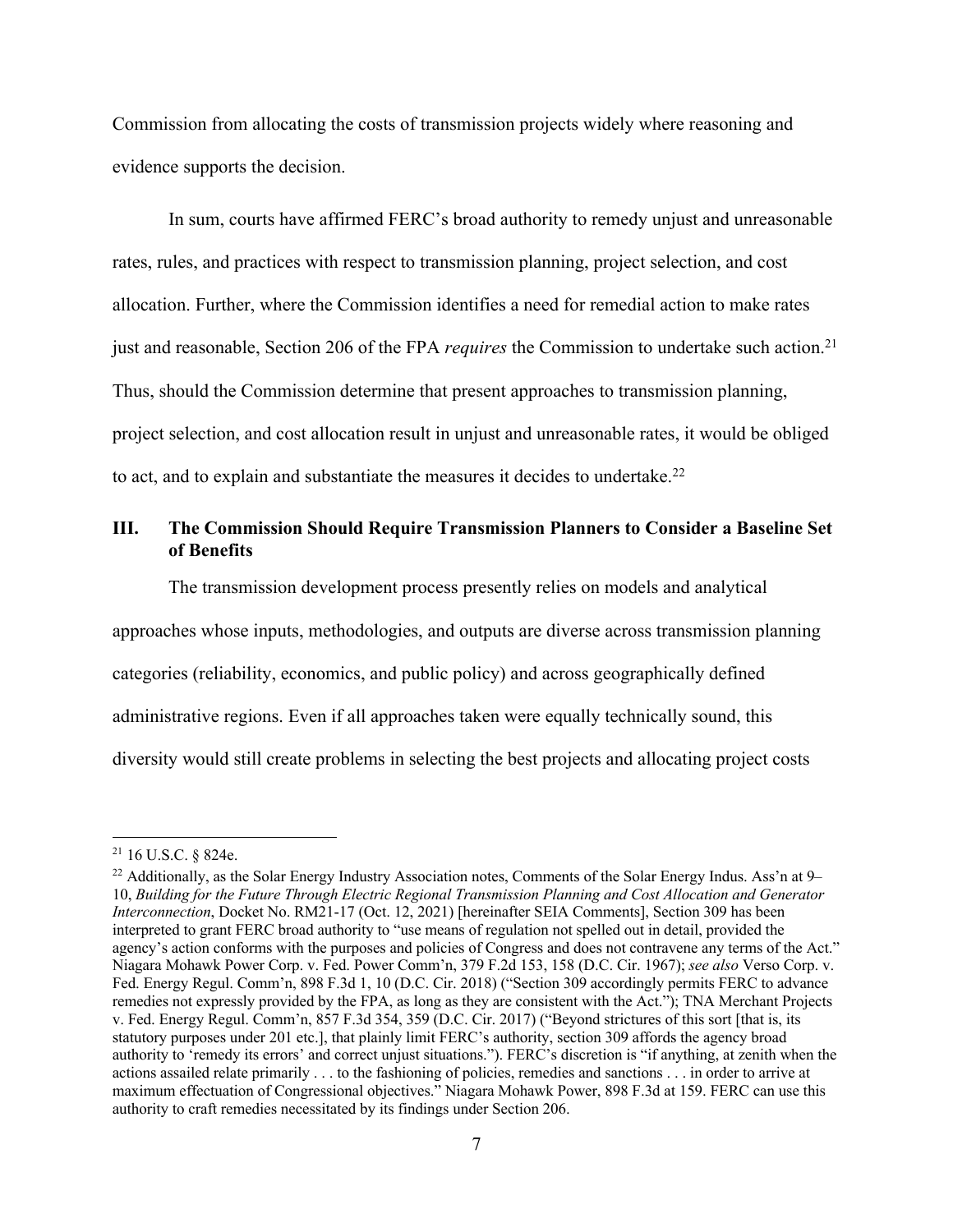because the methodological differences make it challenging to compare projects that percolate up through different administrative processes and in different regions. Further, this lack of uniformity provides fodder for potential disputes over the allocation of costs of regional and interregional projects that span administrative processes and boundaries, potentially chilling efforts to develop such projects and encumbering their evaluation. This is particularly problematic because, while generally more expensive, in many instances these projects could perform more efficiently and cost-effectively than local ones.<sup>23</sup> The Commission should thus recognize that the present multiplicity of analytical approaches for planning and project selection is an impediment to rates that are just, reasonable, and not unduly discriminatory or preferential and, as a remedy, impose greater uniformity on transmission planning and project selection.

Such a remedy would not involve eliminating *all* regional flexibility, which is, to an extent, valuable to retain.<sup>24</sup> Establishing national parameters for modeling and planning, and designating a given set of effects as cognizable need not entail the complete specification of all aspects of planning or the characterization of all effects for the purpose of comparing and selecting among projects or project portfolios. Thus, remedying the problem of analytical diversity with a common baseline can be compatible with calls for allowing regions to reflect their "specific and unique needs" in project planning.<sup>25</sup> The Joint Federal-State Task Force on

<sup>24</sup> *See* Order on Rehearing and Clarification, *Transmission Planning and Cost Allocation by Transmission Owning and Operating Public Utilities*, Order No. 1000-A, 139 FERC ¶ 61,132, at P 266 (2012) ("[P]ublic utility transmission providers, in consultation with stakeholders, have the flexibility to ensure that their respective regional transmission planning process is designed to accommodate the unique needs of that particular region."

<sup>&</sup>lt;sup>23</sup> JOHANNES PFEIFENBERGER ET AL., BRATTLE GRP., TRANSMISSION PLANNING FOR THE 21ST CENTURY: PROVEN PRACTICES THAT INCREASE VALUE AND REDUCE COSTS 68 (2021).

<sup>&</sup>lt;sup>25</sup> Comments of Duke Energy Corp. at 3, 7, *Building for the Future Through Electric Regional Transmission Planning and Cost Allocation and Generator Interconnection*, Docket No. RM21-17 (Oct. 12, 2021); *see also*  Comments of the Cal. Indep. Sys. Operator Corp. on Advanced Notice of Proposed Rulemaking at 41, 67–68, *Building for the Future Through Electric Regional Transmission Planning and Cost Allocation and Generator Interconnection*, Docket No. RM21-17 (Oct. 12, 2021); Initial Comments of the N.Y. State Pub. Serv. Comm'n & N.Y. State Energy Rsch. & Dev. Auth. at 5–9, *Building for the Future Through Electric Regional Transmission Planning and Cost Allocation and Generator Interconnection*, Docket No. RM21-17 (Oct. 12, 2021).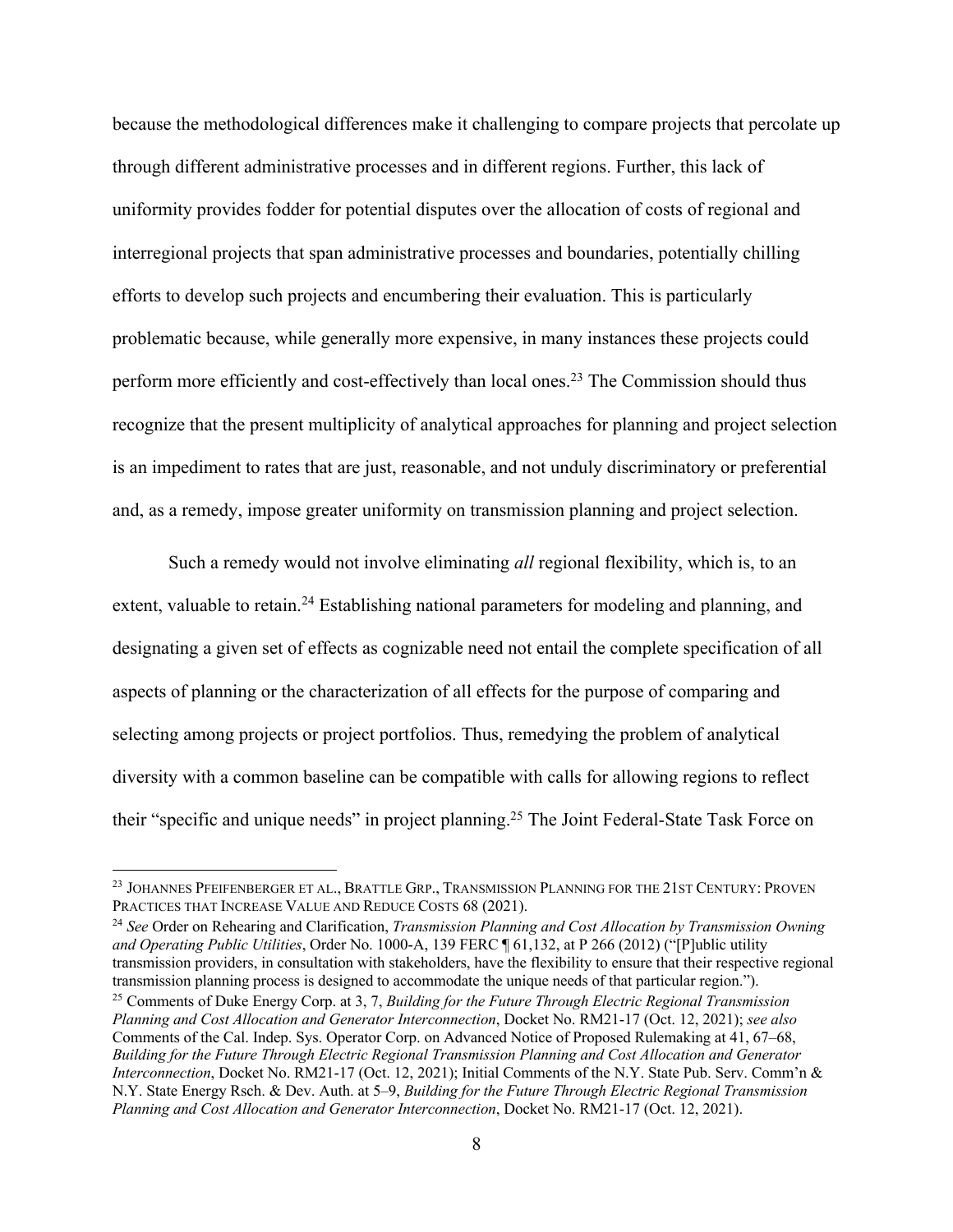Electric Transmission is one potential resource to draw on for the purpose of identifying a baseline of parameters and a set of benefits that should inform planning and project selection nationwide. Other potential resources include the intermediate and final outputs of New York State's transmission development efforts, which entail close collaboration between the New York Independent System Operator, transmission-owning utilities, the state's Public Service Commission, and the New York State Energy Research and Development Authority.26 Drawing on these sources and others highlighted in the initial round of comments in this proceeding—and on the example of the European Network of Transmission System Operators for Electricity, which furnishes its 42 member utilities with a unitary cost-benefit analysis even though they are located across 35 countries<sup>27</sup>—the Commission can readily identify parameters and benefits that are, arguably, universal in their applicability to transmission planning across the United States.

### **A. Benefits Prescribed by the Commission for Transmission Planners' Consideration Can Include Societal Benefits**

The scope of benefits considered by transmission planners has material implications for rates. That is, there is a causal nexus between the justness and reasonableness of rates and the consideration of—or unwarranted failure to consider—particular benefits in project planning and selection. From this it follows that if the Commission can identify a causal nexus between rates and the consideration of one or more specific types of benefit in the transmission planning context, then it has authority under the FPA, as interpreted by the Supreme Court, to prescribe analytically appropriate consideration of those benefits.28

<sup>&</sup>lt;sup>26</sup> *E.g.*, Order on Local Transmission and Distribution Planning Process and Phase 2 Project Proposals, N.Y. Pub. Serv. Comm'n Case 20-E-0197 (issued and effective Sept. 9, 2021); Order on Phase 1 Local Transmission and Distribution Project Proposals (issued and effective Feb. 11, 2021); JOHANNES PFEIFENBERGER ET AL., INITIAL REPORT ON THE NEW YORK POWER GRID STUDY (2021) (prepared for New York State Public Service Commission).<br><sup>27</sup> ENTSO-E, 2ND ENTSO-E GUIDELINE FOR COST BENEFIT ANALYSIS OF GRID DEVELOPMENT PROJECTS (2018). <sup>28</sup> NAACP v. Fed. Power Comm'n, 425 U.S. 662, 671 (1976).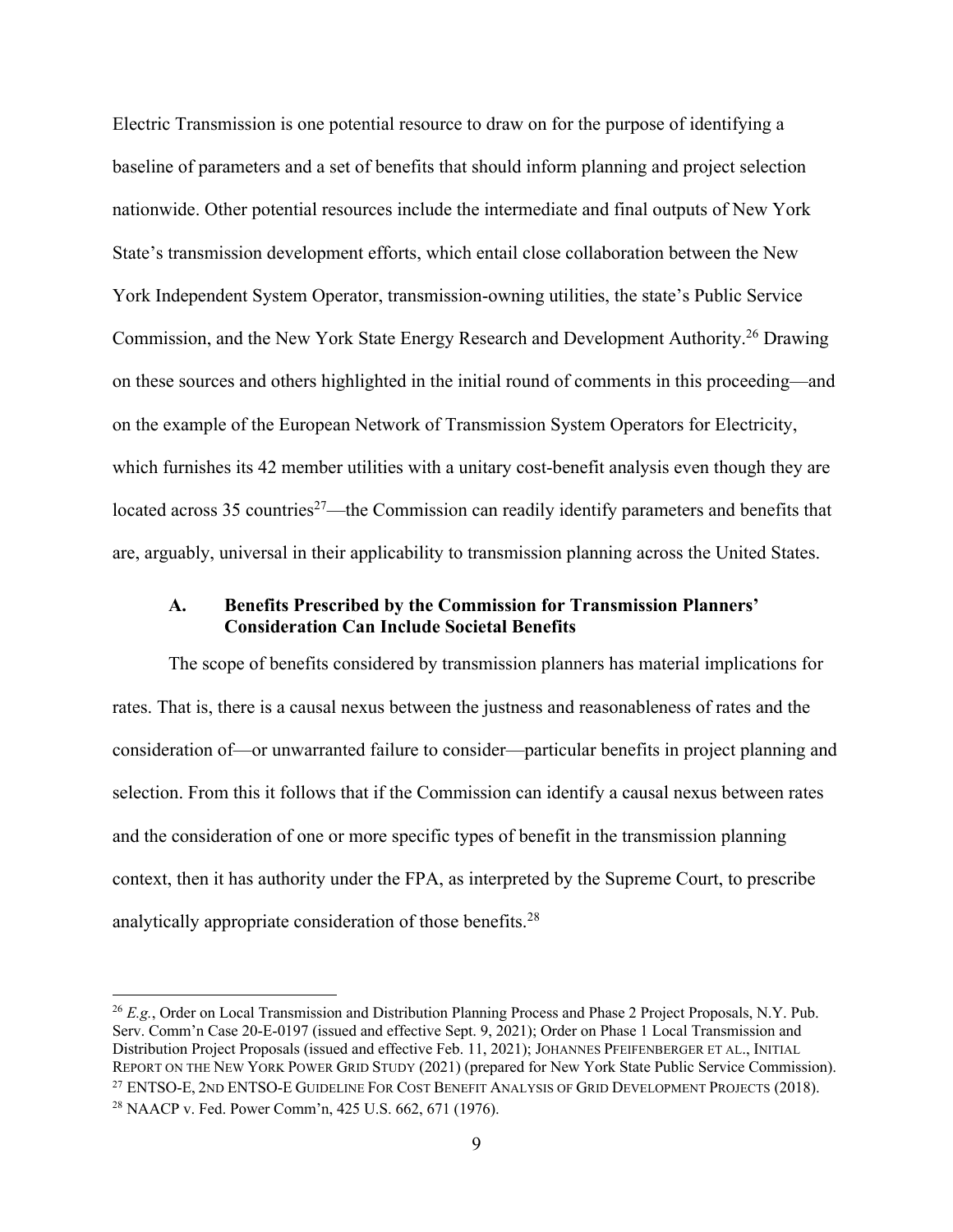This rule applies equally to the benefits of transmission projects that might accrue narrowly to a small set of beneficiaries, such as avoided congestion costs in a well-defined load pocket, and to benefits that accrue widely and in a way makes it difficult to specify exactly how much value flows to one beneficiary or another. The resilience attribute of interregional transmission capacity is perhaps the clearest example of this latter sort of benefits, because the costs avoided during severe disruption by importing power across regional boundaries clearly accrue region-wide but in ways that are difficult to measure and impossible to predict with specificity. 29

A more contentious example of a societal benefit that the Commission can direct transmission planners to consider is the greenhouse gas emissions avoided by clean generation resources. But the Commission does not need to engage in environmental regulation to recognize this as a benefit of transmission for planning and project selection purposes.<sup>30</sup> As Policy Integrity has explained in relation to wholesale market carbon pricing, strong arguments support the Commission addressing the market failure of climate change by treating greenhouse gas emissions avoidance as an economic benefit.<sup>31</sup> But, even if the Commission opts not to take that

<sup>29</sup> *See generally* MICHAEL GOGGIN, GRID STRATEGIES, TRANSMISSION MAKES THE POWER SYSTEM RESILIENT TO EXTREME WEATHER (2021) (estimating foregone resilience value of transmission in the context of multiple disruptive events).

<sup>&</sup>lt;sup>30</sup> See Southern Co. Comments, *supra* note 10, at 20 (noting FERC is "an economic (not environmental) regulator" and thus cannot consider emissions reductions benefits); Joint Comments of Consumer Organizations at 11, *Building for the Future Through Electric Regional Transmission Planning and Cost Allocation and Generator Interconnection*, Docket No. RM21-17 (Oct. 12, 2021) ("The Commission is not a profit-facilitator for corporations, nor is it an environmental regulator or legislator."); Comments of the La. Pub. Serv. Comm'n at 6, *Building for the Future Through Electric Regional Transmission Planning and Cost Allocation and Generator Interconnection*, Docket No. RM21-17 (Oct. 12, 2021) [hereinafter Louisiana PSC Comments] (discussing Commission precedent that it is not an environmental regulator). *Cf. Constellation Mystic Power*, 164 FERC ¶ 61,022, at P 37 (2018) (stating that "[w]hether individual components of a cost-of-service rate, including fuel-related costs, are recoverable turns on whether they are just and reasonable, not whether the Commission has regulatory authority over all aspects of those rate components," and citing Grand Council of the Crees v. Fed. Energy Regul. Comm'n, 198 F.3d 950 (D.C. Cir. 2000)).

<sup>31</sup> *See, e.g.*, MATT BUTNER ET AL., INST. FOR POL'Y INTEGRITY, CARBON PRICING IN WHOLESALE ELECTRICITY MARKETS: AN ECONOMIC AND LEGAL GUIDE (2020); *Cf.* Comments of the U.S. Dep't of Energy to Advanced Notice of Proposed Rulemaking at 16–17, *Building for the Future Through Electric Regional Transmission*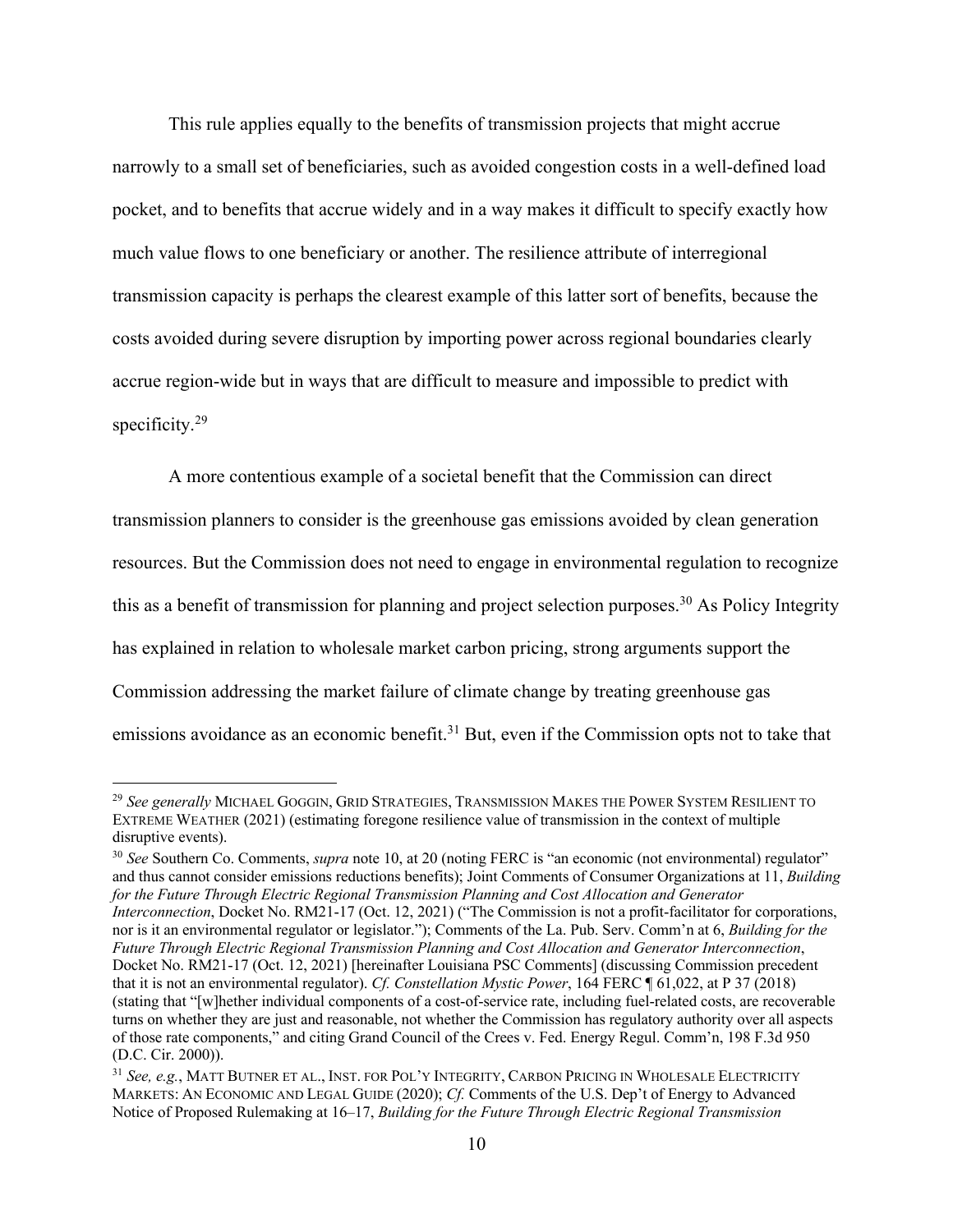approach to emissions, it still has ample grounds to treat emissions avoidance as a cognizable consideration for the purposes of transmission planning and project selection. Directives to avoid greenhouse gas emissions are a commonplace feature of the economic and policy environment in which transmission planning is being undertaken. Those directives are rooted in state law and local laws and policies, utility commitments, and corporate procurements and pledges.<sup>32</sup> These private and public policies have been accumulating and that accumulation is accelerating.<sup>33</sup> Figure 1 maps state and utility clean energy commitments, but omits the footprint created by municipal policies and corporate clean energy procurements. It illustrates how multiple, diverse, and often overlapping commitments make for a patchwork policy quilt that covers the clear majority of loads served by the electric grid.

*Planning and Cost Allocation and Generator Interconnection*, Docket No. RM21-17 (Oct. 12, 2021) [hereinafter DOE Comments] ("[W]here climate and energy goals reflect a response to market inefficiencies (such as the failure to address externalities that impede welfare maximizing transactions and the insufficient provision of public goods such as reliability and resilience), FERC should enable transmission planning and cost allocation to address the market inefficiency . . . .").

<sup>32</sup> Comments of Advanced Energy Economy at 8–10, *Building for the Future Through Electric Regional Transmission Planning and Cost Allocation and Generator Interconnection*, Docket No. RM21-17 (Oct. 12, 2021). <sup>33</sup> For details on local and state goals and mandates, see *100 Percent Renewable Targets*, ENERGY SAGE, https://perma.cc/9X9W-TUBJ (May 2, 2020) and Sophia Ptacek, *Race to 100% Clean*, NAT. RES. DEF. COUNCIL (Dec. 2, 2020), https://perma.cc/255V-A7BV (also mapping utility and corporate committements). The Smart Electric Power Alliance finds that 81% of customer accounts in the United States are served by a utility with a carbon emissions-reduction target or by a utility whose parent company has adopted such a target; 69% of accounts are served by a utility with a 100% carbon emissions-reduction target or a utility whose parent company has adopted such a target. *Utilities' Path to a Carbon-Free Energy System*, SMART ELEC. POWER ALLIANCE,

https://perma.cc/8AAP-Z53J (last visited Nov. 14, 2021). Corporate clean energy continues to grow globally, with U.S. buyers leading the market. *See, e.g.*, *Corporate Clean Energy Buying Grew 18%, Despite Mountain of Adversity*, BLOOMBERGNEF (Jan. 26, 2021), https://perma.cc/CH9G-MA96 ("Companies announced 11.9GW of corporate PPAs in the U.S.in 2020."). The Clean Energy Buyers Association includes nearly 300 companies, including 77 from the Fortunate 500 list, all of whom have committed to achieving a 90% carbon-free U.S. electricity system by 2030. CLEAN ENERGY BUYERS ASS'N, https://cebuyers.org/ (last visited Nov. 24, 2021).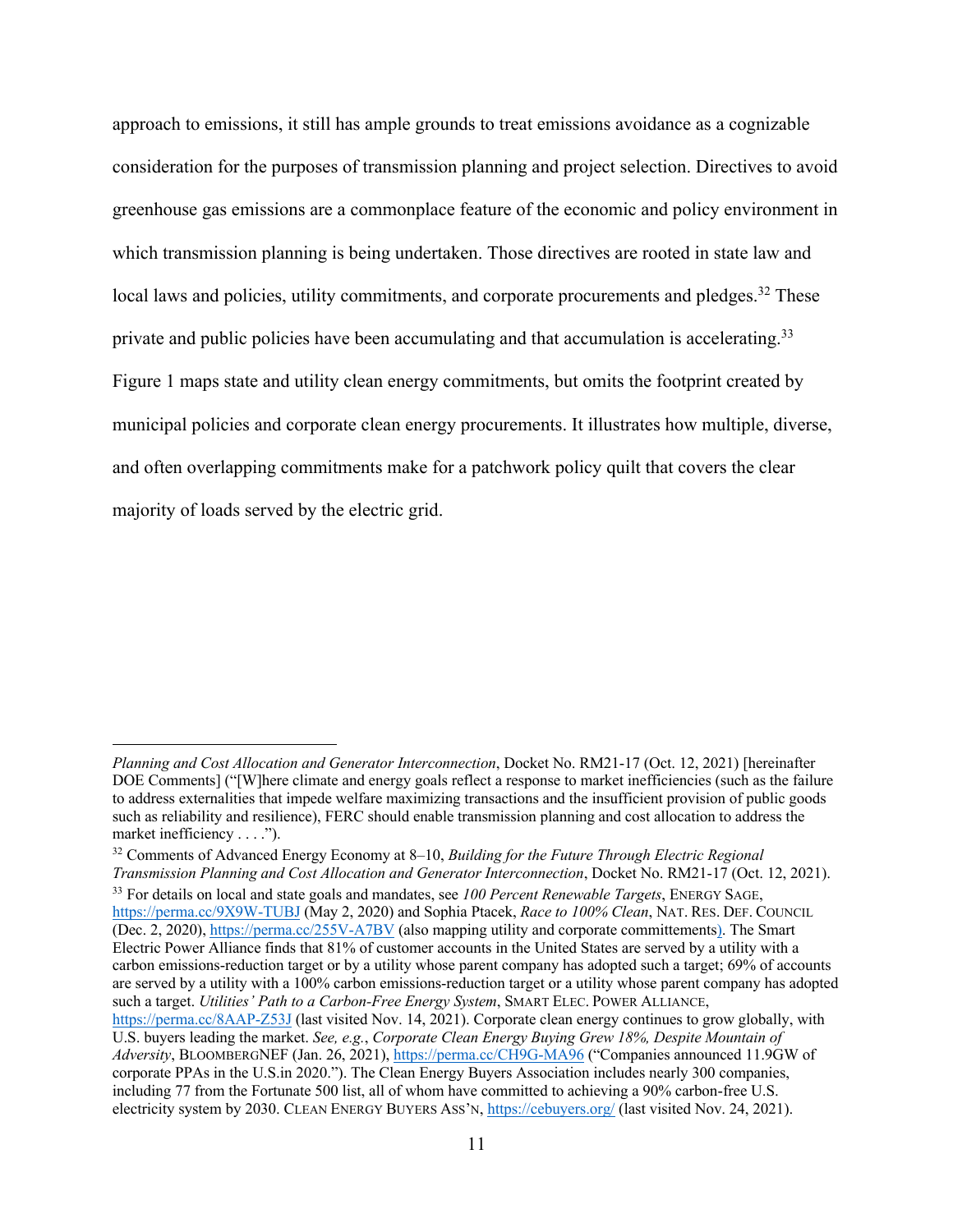

*Figure 1. Clean Electricity Standards and Other Commitments.*<sup>34</sup>

Consequently, the need to consider emissions impacts in transmission planning is not a policy judgment but a recognition of an empirical fact. Indeed, failing to consider this feature of the landscape would ensure that models misrepresent the reality they are meant to translate into an accurate rendering of transmission needs and efficient and cost-effective solutions. It is not only proper but necessary for the Commission to direct transmission planners to incorporate considerations of emissions reductions.

Finally, some commenters seek to mischaracterize the consideration of greenhouse gas emissions or resilience benefits as beyond the scope of what the Commission can direct transmission planners to consider, citing *NAACP*. <sup>35</sup> However, as explained above, these commenters wholly ignore that the Supreme Court concluded the Commission *does* have authority to address a broad range of issues so long as they "are directly related to the

<sup>34</sup> *U.S. Decarbonization Commitments*, CLEAN AIR TASK FORCE, https://stephenjlee.github.io/catf-decarbcommitments/#/geomap (last visited Nov. 11, 2021).

<sup>35</sup> *See, e.g.*, Southern Co. Comments, *supra* note 10, at 35; LPPC Comments, *supra* note 10, at 19.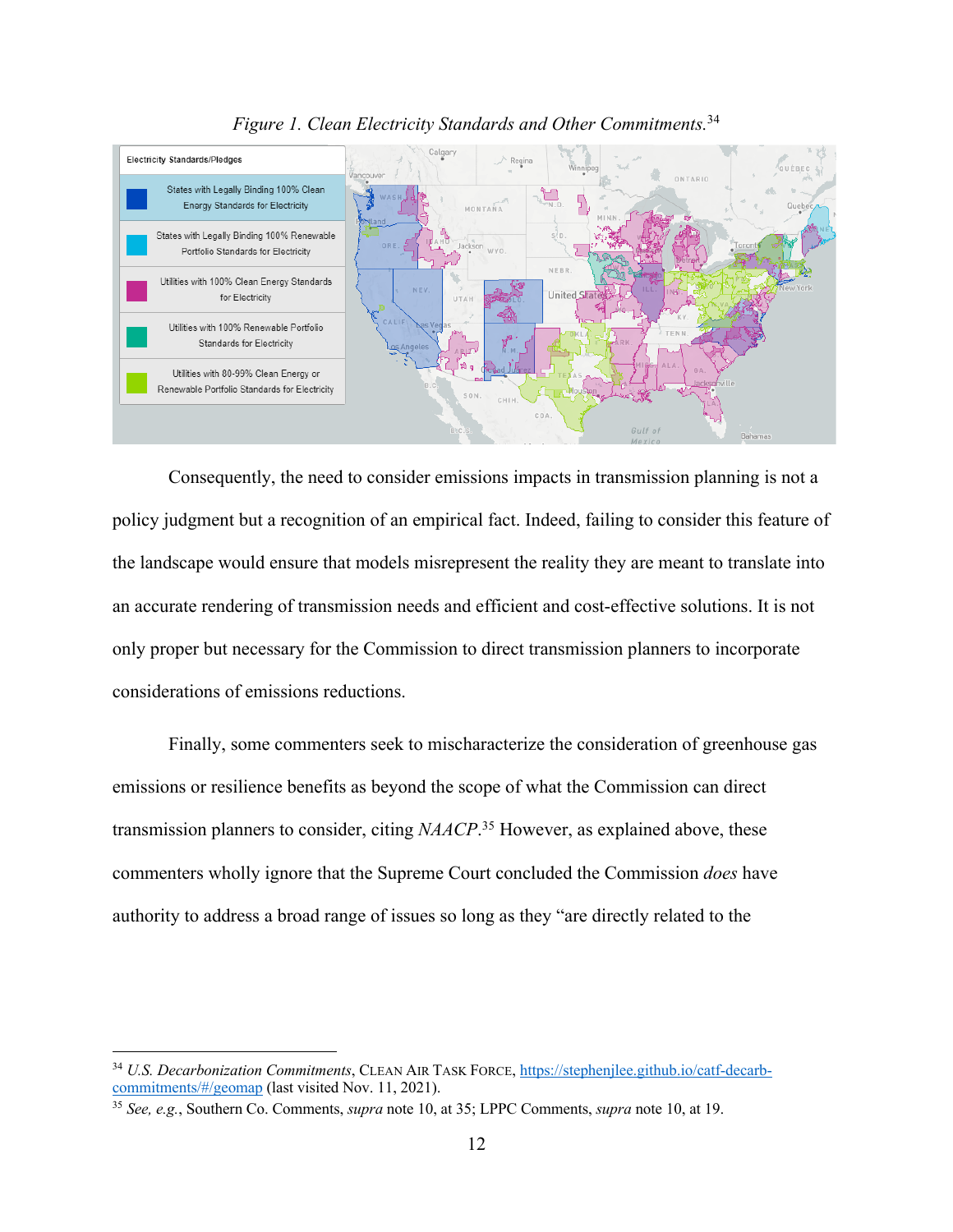Commission's establishment of just and reasonable rates in the public interest."36 Because resilience and emissions-focused clean energy policies both relate to rates, *NAACP* empowers FERC, rather than limiting it as these commenters mistakenly argue.

## **B. The Commission Should Also Prescribe Consideration of the Distributional Outcomes of Transmission Planning and Project Selection**

In their initial comments, a number of commenters suggested that planning entities

should be required to consider the impact of transmission policy and projects on disadvantaged

communities, including environmental justice communities.37 Some commenters contend

specifically that "avoidance of impacts to disadvantaged communities should be factored into the

choice of solutions"38 and that cost-benefit analyses should consider how non-wire alternatives

might, relative to traditional transmission solutions, reduced impacts on environmental justice

communities.39 These commenters essentially urge FERC to direct planning entities to account

for the distributional consequences of projects or portfolios of projects selected.

<sup>36</sup> NAACP v. Fed. Power Comm'n, 425 U.S. 662, 671 (1976); *see also id.* at 665 n.2 ("the Commission has statutory authority to consider the consequences of employment discrimination in performing its mandated regulatory functions.").

<sup>37</sup> *See* Comments of the City of N.Y. at 15, *Building for the Future Through Electric Regional Transmission Planning and Cost Allocation and Generator Interconnection*, Docket No. RM21-17 (Oct. 12, 2021) [hereinafter NYC Comments] (arguing that "benefits accruing to disadvantaged communities should be maximized"); *see also id.* at 4 ("[T]he planning process should integrate equity concerns."); Initial Comments of Mass. Attorney General Maura Healy at 2, *Building for the Future Through Electric Regional Transmission Planning and Cost Allocation and Generator Interconnection*, Docket No. RM21-17 (Oct. 12, 2021) (arguing the commission should ensure "that all transmission planning reforms address existing environmental and energy inequities and deliver environmental justice"); Comments of the Off. of the People's Counsel for D.C. on the Advanced Notice of Proposed Rulemaking at 3, *Building for the Future Through Electric Regional Transmission Planning and Cost Allocation and Generator Interconnection*, Docket No. RM21-17 (Oct. 12, 2021) ("Among those drivers is a need for the Commission's policies to consider and account for the fact that marginalized communities have borne the brunt of pollution and environmental harm from energy production.").

<sup>38</sup> NYC Comments, *supra* note 37, at 15.

<sup>&</sup>lt;sup>39</sup> Comments of Am. Clean Power Ass'n & U.S. Energy Storage Ass'n on Advance Notice of Proposed Rulemaking at 67, *Building for the Future Through Electric Regional Transmission Planning and Cost Allocation and Generator Interconnection*, Docket No. RM21-17 (Oct. 12, 2021) (arguing the Commission should require planning entities to reevaluate benefits considered in cost/benefit analysis, noting that "environmental impact, physical footprint and environmental justice concerns are considerably smaller" for non-wires alternatives like storage projects compared to traditional wires solutions); *see also* Comments of Vistra Corp. at 9, *Building for the Future Through Electric*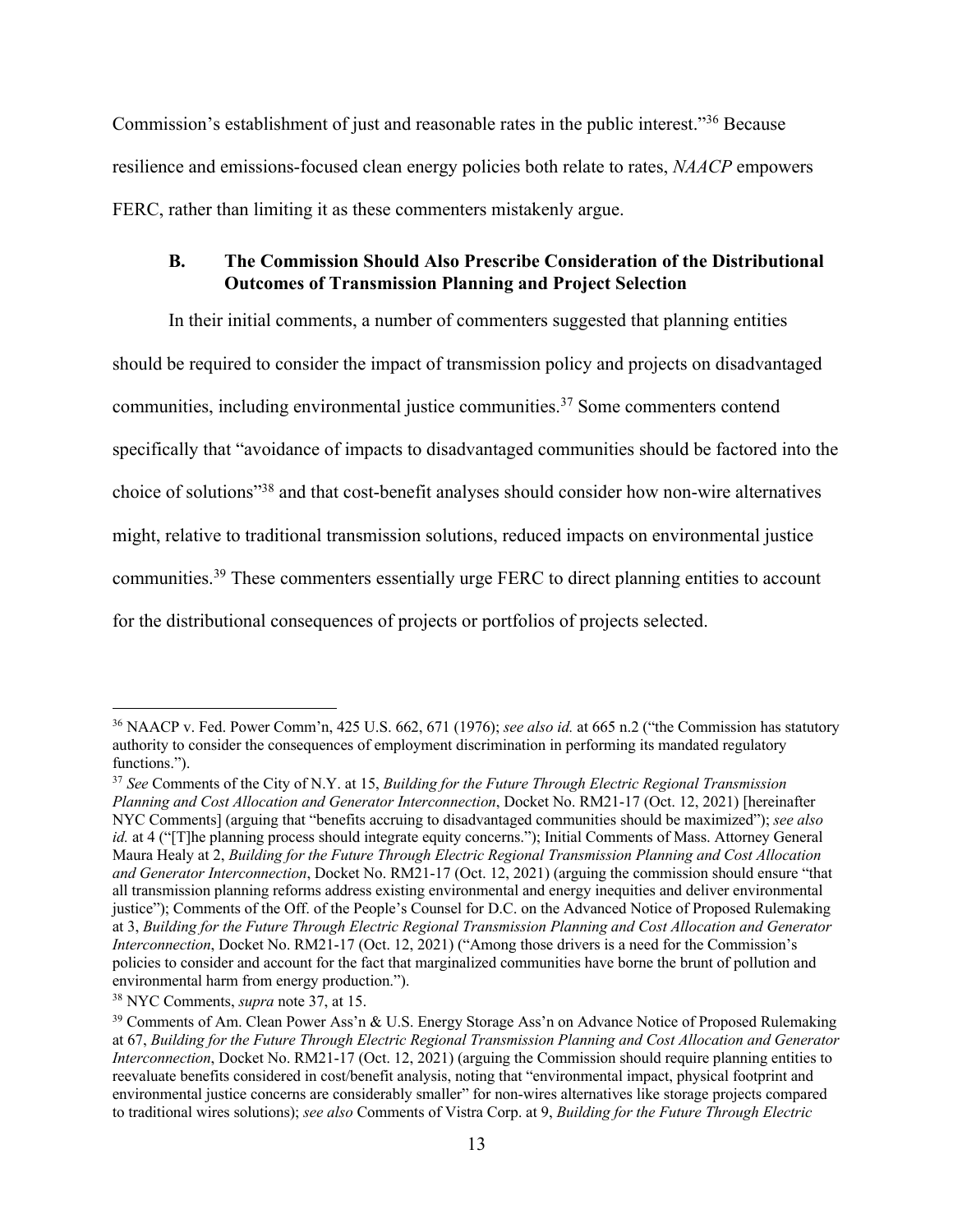A cost-benefit analysis should consider the benefits and costs that can be monetized as well as those that are not easily quantifiable, like improved environmental justice outcomes. Decisionmakers regularly consider other non-monetized or unquantified benefits and use their judgement and discretion to determine how those benefits should be weighed and factor into decisionmaking.40 The Commission should encourage transmission planners to account for the distributional outcomes of proposed transmission projects (and project portfolios) and incorporate the results into the transmission planning and project selection processes.<sup>41</sup> Policy Integrity's recent report, *Making Regulations Fair*, identifies the following two possible approaches for conducting a distributional analysis that build upon a disaggregated cost-benefit analysis to incorporate environmental justice considerations into transmission project selection: 42

#### *1. Qualitatively assessing the desirability of distributional outcomes from a*

*disaggregated cost-benefit analysis*. Under this approach, FERC would direct planning entities to use a qualitative assessment in determining whether and how the desirability of possible distributional outcomes should affect its selection of projects. Coupled with disaggregated tallies of costs and benefits, a qualitative assessment would give the planning entities an opportunity to consider how costs and benefits are distributed and explain why it is acceptable to select a project considering this distribution of beneficial and adverse impacts. In other words, planning

*Regional Transmission Planning and Cost Allocation and Generator Interconnection*, Docket No. RM21-17 (Oct. 12, 2021) (noting environmental justice considerations also underscore the advantages of reusing existing sites). <sup>40</sup> *See* JACK LIENKE ET AL., INST. FOR POL'Y INTEGRITY, MAKING REGULATIONS FAIR: HOW COST-BENEFIT ANALYSIS CAN PROMOTE EQUITY AND ADVANCE ENVIRONMENTAL JUSTICE 14 (2021) [hereinafter MAKING REGULATIONS FAIR] (providing examples).

<sup>41</sup> *See id.* at 6–9; *see also* Richard L. Revesz & Samantha P. Yi, *Distributional Consequences and Regulatory Analysis*, 52 ENV'T L. (forthcoming 2022) (manuscript at 26–29),

 $42$  A disaggregated analysis would allow planning entities to consider how the costs and benefits are distributed among discrete demographic groups and understand whether a project or portfolio of projects is net-beneficial or net-costly for a particular group. This can clarify the magnitude of distributional consequences and reveal information about whether one project or portfolio has more desirable environmental justice outcomes.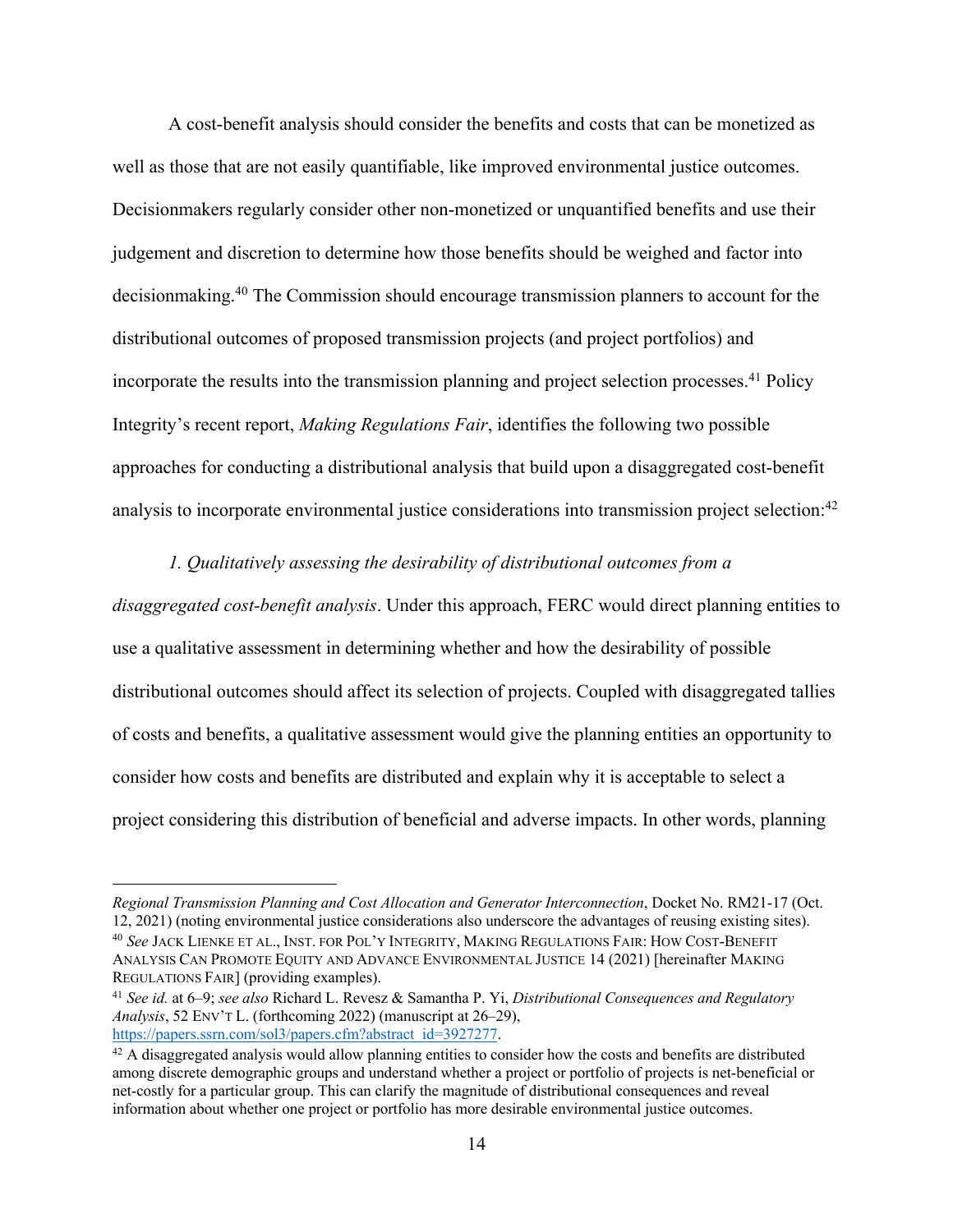entities could use distributional outcomes to justify selection of a project or portfolio by explaining why "the better distributional consequence is sufficiently compelling to overcome the loss in quantified net benefits."<sup>43</sup> Where one alternative has higher net benefits in only monetary terms but another alternative (which is also net-beneficial) has better distributional attributes because more benefits (or less harms) accrue to disadvantaged populations, a planning entity would be justified in selecting the latter.<sup>44</sup>

*2. Using quantitative tools that enable planners to assess the desirability of distributional outcomes*. A quantitative assessment would involve using a set of standardized metrics for scoring policies' distributional outcomes. This kind of approach includes use of inequality metrics and social welfare functions that could enable the planning entity to "score," or assess the desirability of, different distributional outcomes. Planners might retain discretion as to how to use those scores when selecting among project options, but they should treat these scores similarly to how they might treat significant or important nonmonetized effects, that is to justify selecting a net-beneficial option with more desirable distributional outcomes. Planning entities may use their expert judgement to weigh quantified but nonmonetized effects, like risks, or unquantified benefits against costs and benefits, and they should consider the outputs of these metrics in the same way.45

Each of these options could be used to help ensure that project selection accounts for the distributional consequences of new transmission projects. Thus, by directing transmission planners to consider the environmental justice benefits of new transmission capacity, such as reduced local air pollution and salutary associated impacts on burdened communities, the

<sup>43</sup> *See* Revesz & Yi, *supra* note 41, at 38.

<sup>44</sup> *See id.* at 38–39.

<sup>45</sup> *See* MAKING REGULATIONS FAIR, *supra* note 40, at 14; *see also* Revesz & Yi, *supra* note 41, at 38–39.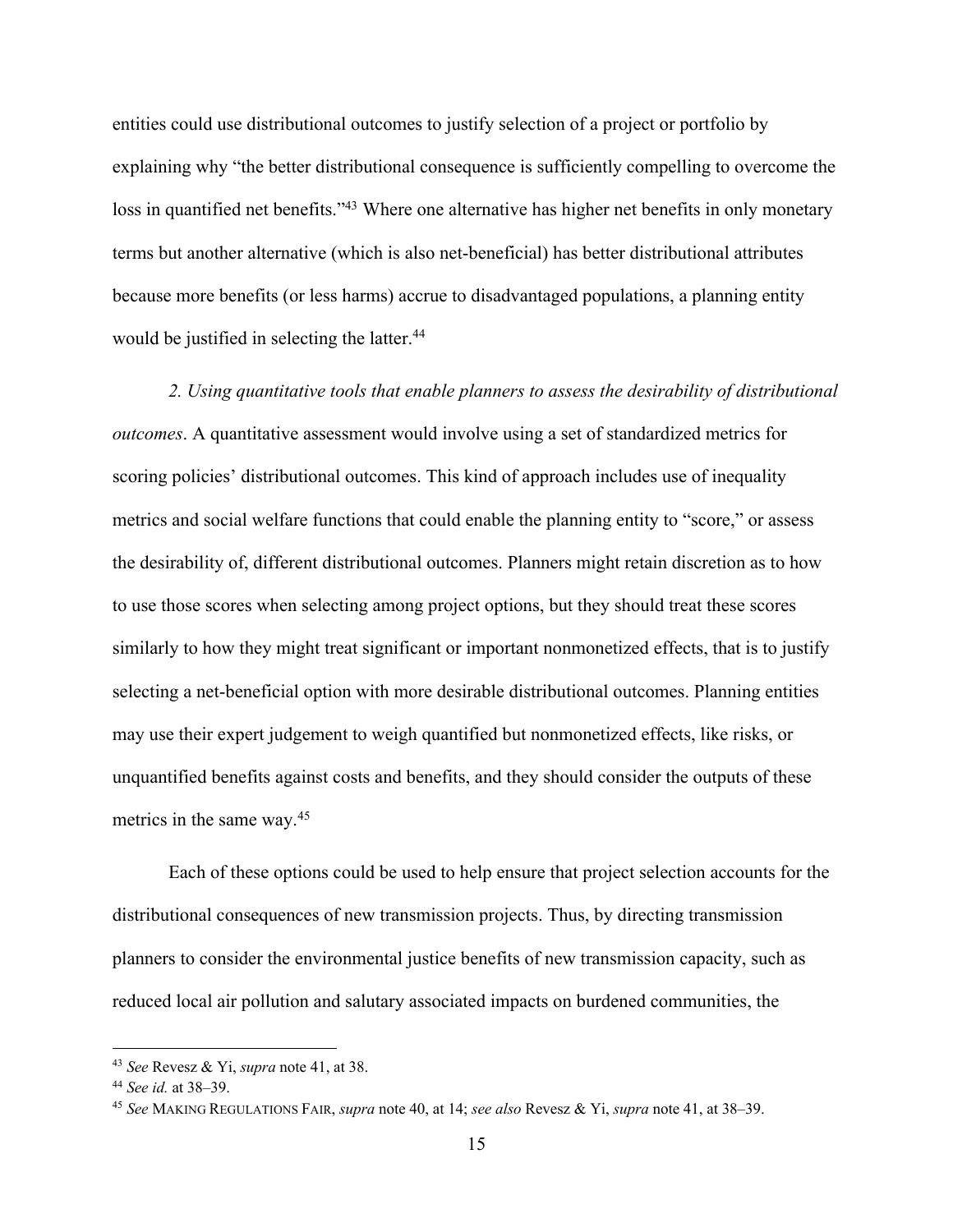Commission would not be directing transmission planners to do the impossible. That is, the Commission can direct planners to make cost-benefit analysis with a distributional component part of their decisions. Doing so would allow planners to compare this critically important feature of project outcomes when selecting the best solution for identified transmission needs.

## **C. Mandating Cost-Benefit Analysis Using a Prescribed Baseline of Benefits Would Be a Principle-Driven Process Change, Not a Prescription of Outcomes**

FERC's transmission planning and cost allocation orders identify openness, transparency, and information exchange as principles to follow.<sup>46</sup> In theory and practice, adherence to these principles supports the identification of more efficient and cost-effective transmission solutions and serves as a check on the development of suboptimal solutions that benefit the interests of only a particular transmission-owning utility. The Union of Concerned Scientists describes in detail how utilities have obscured key information to tilt transmission planning processes in favor of the projects that would benefit them.<sup>47</sup> That description illustrates that, to make rates just and reasonable, it is not enough to espouse transparency and comparability and invite stakeholders to embody those principles in their decisions. Rather, approaches that fail to embody those principles must be foreclosed. This is why Policy Integrity encouraged the Commission to direct transmission planners to embody a prescribed baseline of inputs and methodological features—including cost-benefit analysis—in their project selection processes.

<sup>46</sup> *See, e.g.*, Preventing Undue Discrimination and Preference in Transmission Service, Order No. 890, 118 FERC ¶ 61,119, at P 435 (2007); Transmission Planning and Cost Allocation by Transmission Owning and Operating Public Utilities, Order No. 1000, 136 FERC ¶ 61,051, at P 80–81, 393–96 (2011).

<sup>&</sup>lt;sup>47</sup> The comments of the Union of Concerned Scientists describe in detail how utilities have made strategic use of existing processes to obscure information about their proposed transmission investments. *See generally* Comments of the Union of Concerned Scientists at 24–28, *Building for the Future Through Electric Regional Transmission Planning and Cost Allocation and Generator Interconnection*, Docket No. RM21-17 (Oct. 12, 2021) [hereinafter UCS Comments].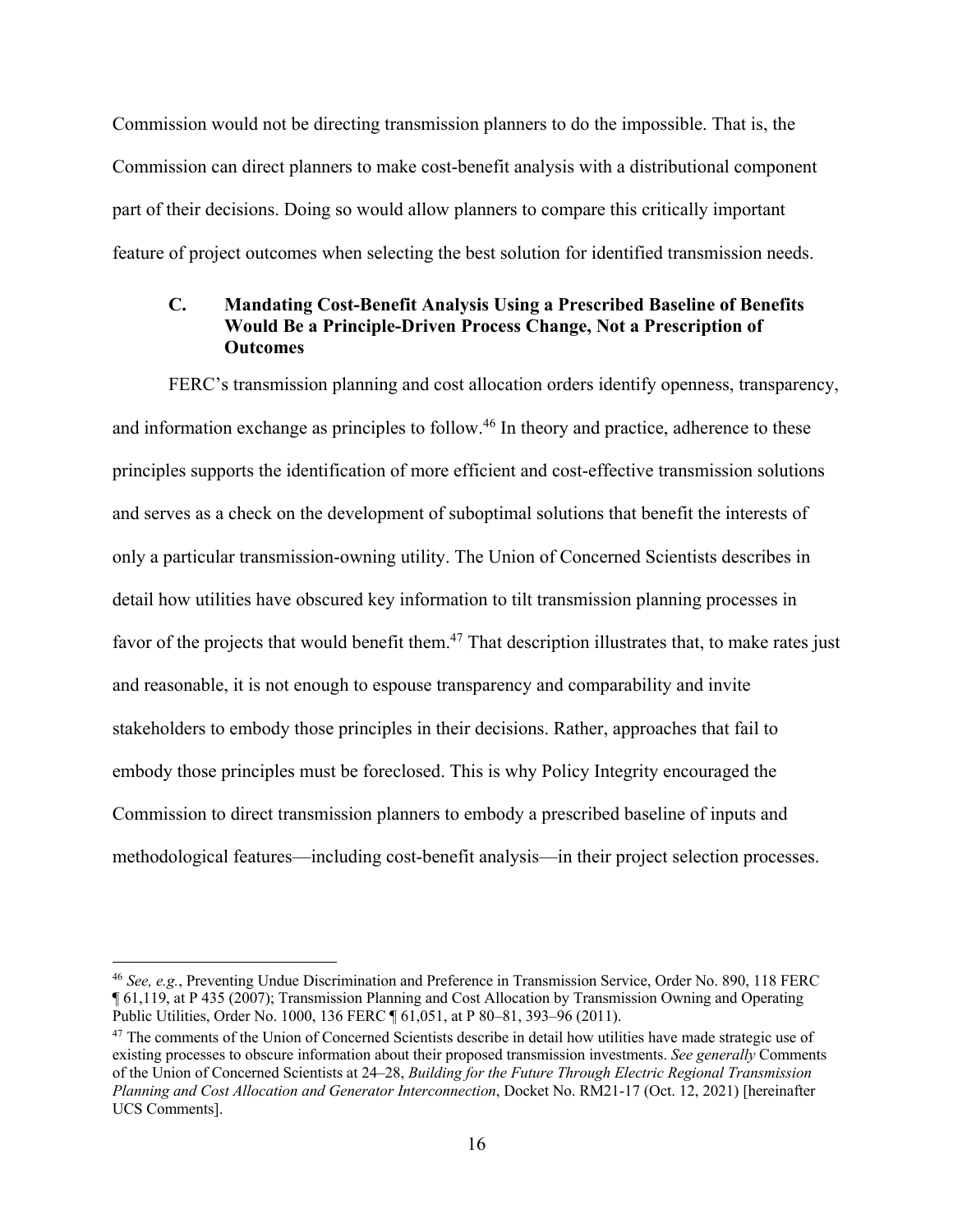Some commenters seek to characterize the recognition of particular transmission needs and benefits as somehow subsidizing resources in order to reach particular outcomes.<sup>48</sup> But, compelling transmission planners to take steps that ensure transparency and comparability across project proposals, and that recognize the realities of the current marketplace for bulk power system assets and services, does not amount to picking winners. Rather, a more uniform costbenefit analysis, by requiring consistency and transparency, would hamper development of the sort of inefficient and cost-ineffective projects that cause rates to be unjust, unreasonable, and unduly discriminatory or preferential. Certainly, the process changes proposed here, by closing off ways to avoid the principles articulated in Orders 890 and 1000, would very likely have material effects on outcomes—that is, they would cause different transmission and non-wires projects to be selected for development. But this likely result is best understood as following from a process that prevents *anyone*, whether stakeholders or the Commission, from picking winners.

While this proposed change would pertain directly to the planning and project selection stages of transmission development, it would also have meaningful salutary effects on cost allocation as well. The main task of cost allocation is to trace the flow of benefits and to match them appropriately with costs. Providing more information to stakeholders and doing so in a way that encourages a more standardized analysis can only support consistency with the beneficiary pays principle.49

<sup>48</sup> Louisiana PSC Comments, *supra* note 30, at 13–14; Comments of Dominion Energy Servs. at 13–14, *Building for the Future Through Electric Regional Transmission Planning and Cost Allocation and Generator Interconnection*,

<sup>&</sup>lt;sup>49</sup> These cases demand a "plausible and articulable reason" for why benefits are commensurate with the costs—more and better information can allow the Commission to articulate its reasoning and provide evidence in support. *See generally* Ill. Comm. Comm'n v. Fed. Energy Regul. Comm'n, 576 F.3d 477 (7th Cir. 2009).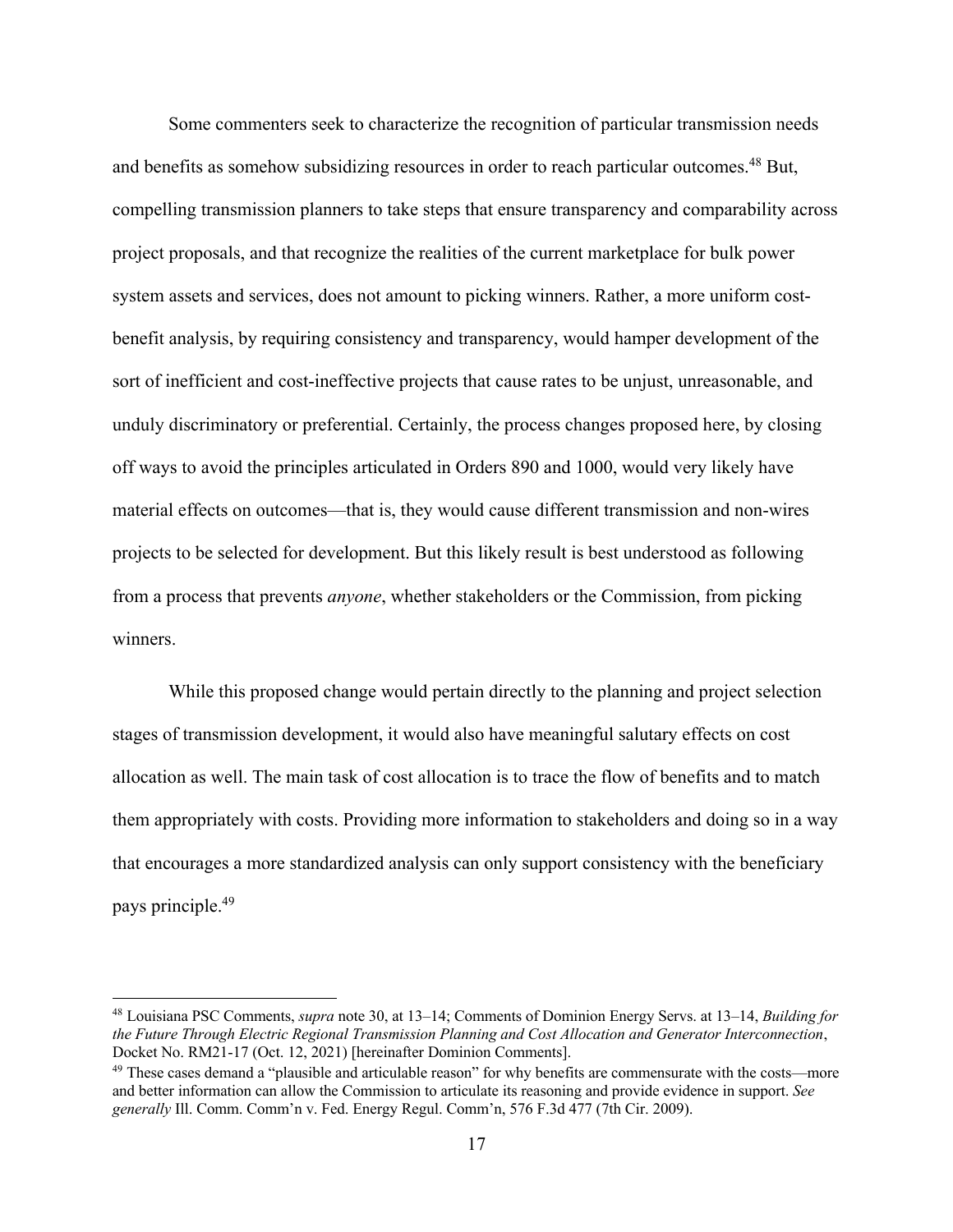## **IV. The "Beneficiary Pays" Principle Must Guide the Allocation of Transmission Project Costs**

The beneficiary pays principle both ensures that parties cannot be forced to pay for benefits they do not receive, and requires beneficiaries to pay for benefits they do receive.<sup>50</sup> As several commenters noted, FERC's failure to allocate costs associated with real benefits violates the beneficiary pays principle.<sup>51</sup> This includes failing to allocate costs associated with benefits that are diffuse or difficult to quantify. The D.C. Circuit said as much in *Old Dominion Electric Coop. v. FERC*. <sup>52</sup> That case dealt with FERC's refusal to allow cost sharing even though it had previously determined that the high voltage lines at issue were a source of significant regional benefits. The court found fault with FERC's refusal, explaining that denying cost sharing "produces a severe misallocation of the costs of such projects."<sup>53</sup>

<sup>52</sup> *Old Dominion Elec. Coop.*, 898 F.3d at 1261.

<sup>50</sup> *See* Old Dominion Elec. Coop. v. Fed. Energy Regul. Comm'n, 898 F.3d 1254, 1263 (D.C. Cir. 2018) ("To the contrary, the cost-causation principle prevents regionally beneficial projects from being arbitrarily excluded from cost sharing—a necessary corollary to ensuring that the costs of such projects are allocated commensurate with their benefits.").

<sup>51</sup> Comments of Public Interest Organizations at 129–30, *Building for the Future Through Electric Regional Transmission Planning and Cost Allocation and Generator Interconnection*, Docket No. RM21-17 (Oct. 12, 2021) [hereinafter PIO Comments] ("Given these identified regional benefits, allocating 100% of the network upgrade costs using the 'but for' test does not ensure that all beneficiaries pay costs that are roughly commensurate to the benefits they receive, violating the 'beneficiary pays' principle and leading to an unjust and unreasonable outcome."); Comments of NextEra Energy, Inc. at 35, *Building for the Future Through Electric Regional Transmission Planning and Cost Allocation and Generator Interconnection*, Docket No. RM21-17 (Oct. 12, 2021) (reminding FERC that the D.C. Circuit has been clear that the Commission may not single out a party for the full costs of a project or even most of it when the benefits of the project are diffuse, and citing *BNP Paribas Energy Trading GP v. Fed. Energy Regul. Comm'n*, 743 F.3d 264 (D.C. Cir. 2014)); *see also* Comments of EDF Renewables, Inc. at 8–10, *Building for the Future Through Electric Regional Transmission Planning and Cost Allocation and Generator Interconnection*, Docket No. RM21-17 (Oct. 12, 2021) ("A failure to allocate any costs to beneficiaries violates the cost causation principal, creates a classic free rider situation, and impedes the development of transmission even when system benefits are clear.").

<sup>&</sup>lt;sup>53</sup> *Id.* at 1263 ("[W]e fail to see how a categorical refusal to permit any regional cost sharing for an important category of projects conceded to produce significant regional benefits can be recognized with [the cost-causation] principle. To the contrary, the cost-causation principle prevents regionally beneficial projects from being arbitrarily excluded from cost sharing—a necessary corollary to ensuring that the costs of such projects are allocated commensurate with their benefits.").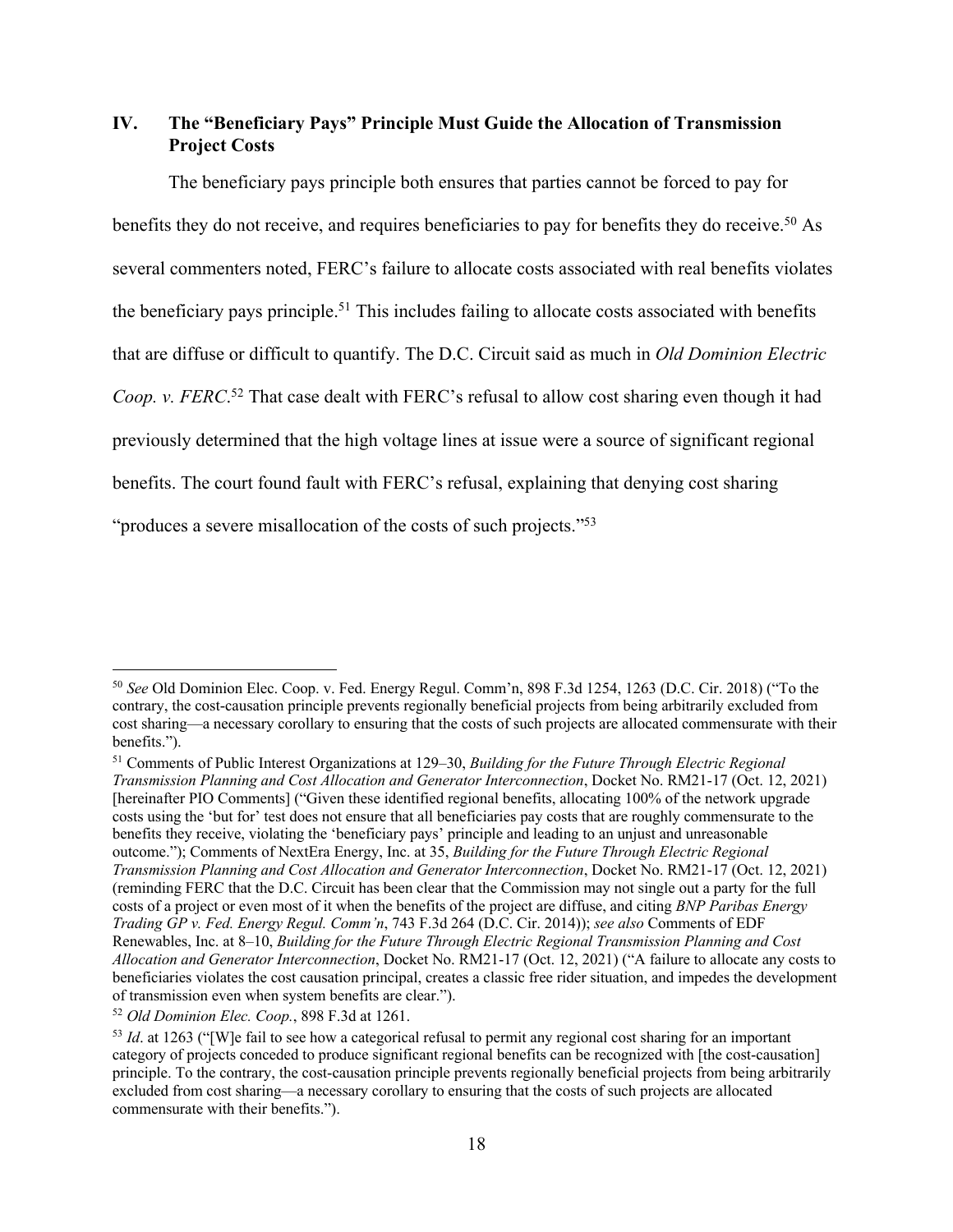Some planning entities have already recognized some diffuse benefits in planning and selection,<sup>54</sup> but in general neither the planning nor cost allocation process accounts for the full range of benefits.<sup>55</sup> Wherever benefits accrue from transmission expansion, the costs arising from that expansion must be assigned to beneficiaries. FERC has a duty to ensure a proper assessment of the many benefits that transmission can provide and an appropriate allocation of associated costs. It also has a duty to reject cost allocations that are not "at least roughly proportionate" with benefits as unjust and unreasonable.<sup>56</sup>

The Commission thus not only has the legal authority to consider the full range of benefits, including those that are difficult to quantify or diffuse, but also a legal duty to allocate the associated costs to all beneficiaries. This does not mean that all project costs must be socialized across all grid users,  $57$  but it does require the Commission to take note of relevant, diffuse benefits and allocate the associated portion of any given project's costs in a commensurately broad manner. A postage stamp allocation is one way that the Commission can (and has) assured that rates comply with this standard. This method of allocation ensures that transmission costs are "roughly proportionate to the anticipated benefits."58 It is a legally and

<sup>54</sup> *See* Johannes Pfeifenberger, Brattle Grp., Presentation to ESIG Fall Workshop: Closing Plenary Session, Transmission—the Great Enabler: Recognizing Multiple Benefits in Transmission Planning (Oct. 28, 2021) (slide 9 detailing the broad range of transmission benefits that RTOs have identified).

<sup>55</sup> UCS Comments, *supra* note 47, at 66.

<sup>56</sup> Ill. Comm. Comm'n v. Fed. Energy Regul. Comm'n ("*ICC v. FERC 2013*"), 721 F.3d 764, 770 (7th Cir. 2013).

<sup>57</sup> *See* Comments of Elec. Consumers Res. Council (ELCON) at 16, *Building for the Future Through Electric Regional Transmission Planning and Cost Allocation and Generator Interconnection*, Docket No. RM21-17 (Oct. 12, 2021) ("Widespread, hard-to-quantify benefits, including environmental or societal benefits as determined by stakeholders and transmission planners, could be allocated as a small percentage over a larger footprint to acknowledge the far-reaching effects of that benefit while higher percentages of the overall cost are allocated based on quantifiable metrics such as avoided congestion costs, reliability improvements, and regionally-specific upgrades).

<sup>58</sup> *ICC v. FERC 2013*, 721 F.3d at 770.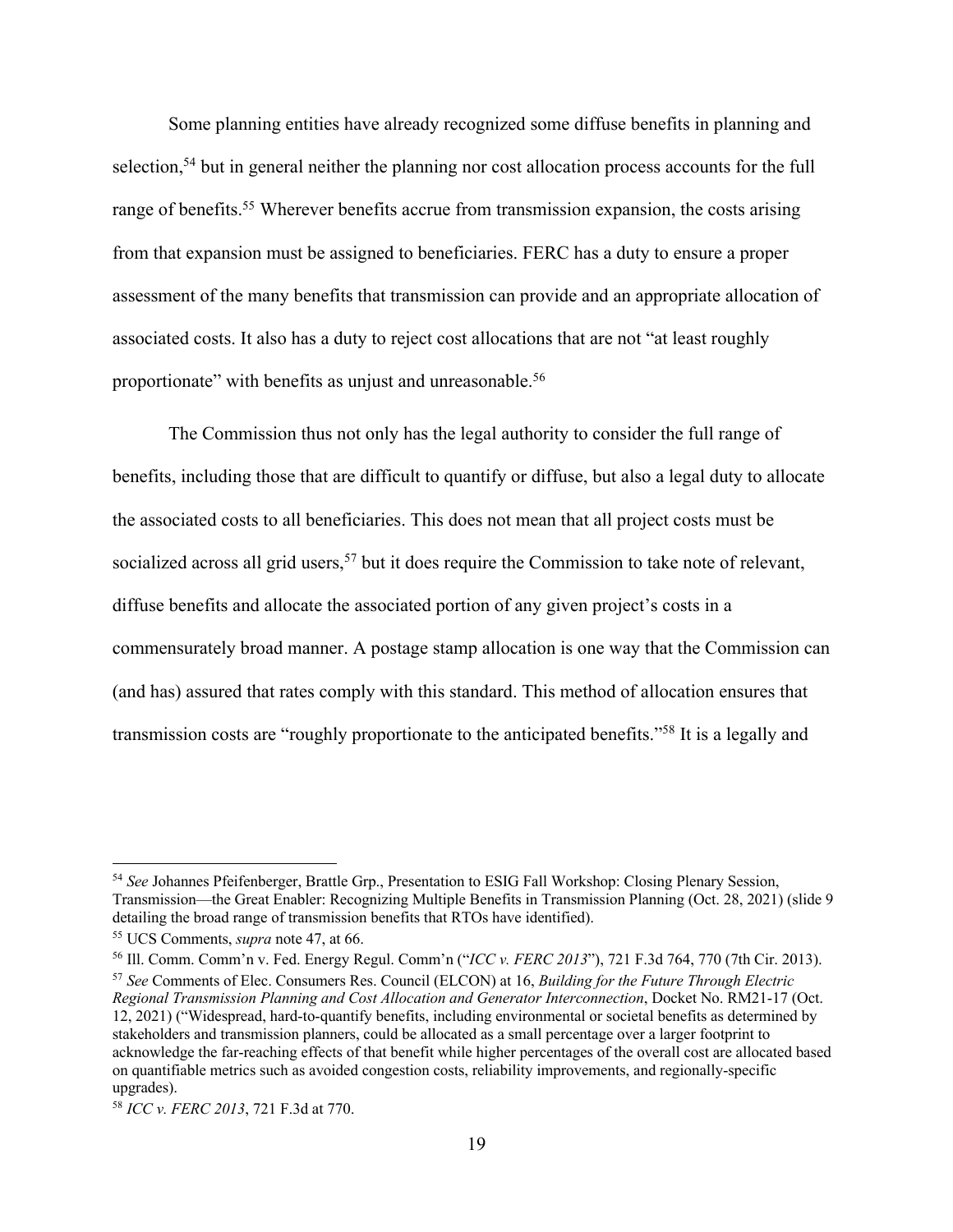economically defensible way to align cost allocation with benefits that accrue widely and in a way makes it difficult to specify exactly how much value flows to one beneficiary or another.

## **A. Costs Associated with Diffuse Benefits like Emissions Reductions and Enhanced Resilience Can Be Allocated Broadly**

Some commenters argue that the FPA does not authorize FERC to allocate costs associated with transmission projects on the grounds that those projects would yield benefits like reductions in carbon dioxide emissions, compliance with diverse clean energy mandates, or enhanced resilience.<sup>59</sup> But those commenters do not identify a sound basis for excluding these benefits from cost allocation determinations. Instead, they describe these benefits as "speculative";<sup>60</sup> "not part of the traditional electricity service paradigm";<sup>61</sup> or not appropriately tied to the "the economical delivery of reliable energy."62 The Commission, they say, lacks authority to tie a cost allocation to these benefits, due either to its limited discretion to consider these particular categories of benefits or because FERC would be unable to justify an allocation based on these benefits.63 Either way, this characterization is incorrect.

<sup>59</sup> *See, e.g.*, LPPC Comments, *supra* note 10, at 15 & n.26, 19 ("We discuss in section II.B.2 of the comments below whether the definition of benefits may be so broadly construed as to encompass social benefits outside the economics and reliability of the grid, and demand for transmission driven by public policy. Binding Supreme Court precedent makes it clear the answer is 'no.'"); Southern Co. Comments, *supra* note 10, at 19–36 (arguing that cost allocation premised on societal benefits to justify widespread socialization would lack support); Comments of N. Va. Elec. Coop., Inc. at 9, *Building for the Future Through Electric Regional Transmission Planning and Cost Allocation and Generator Interconnection*, Docket No. RM21-17 (Oct. 12, 2021) [hereinafter NOVEC Comments] ("Particularly concerning are broad-based societal benefits, as distinct from more direct and traceable economic benefits.").

<sup>60</sup> LPPC Comments, *supra* note 10, at 3; Southern Co. Comments, *supra* note 10, at 19–20. Commenters also label these benefits "indirect" or "incidental." Southern Co. Comments, *supra* note 10, at 19 (citing *Algonquin*, which does not discuss "indirect" benefits); *id.* at 36 (describing these benefits as "incidental"); NOVEC Comments, *supra* note 59, at 9 (distinguishing societal benefits from those that are "more direct"). However, these commenters provide no citation for use of these terms as the limiting principle for the benefits that can be cost allocated. Regardless, we note that emissions reductions and enhanced resilience are in fact direct, deliberate, and crucial benefits of transmission expansion.

<sup>61</sup> Southern Co. Comments, *supra* note 10, at 19 (providing no citation).

<sup>62</sup> LPPC Comments, *supra* note 10, at 19 (providing no citation).

<sup>63</sup> *E.g.*, Southern Co. Comments, *supra* note 10, at 36.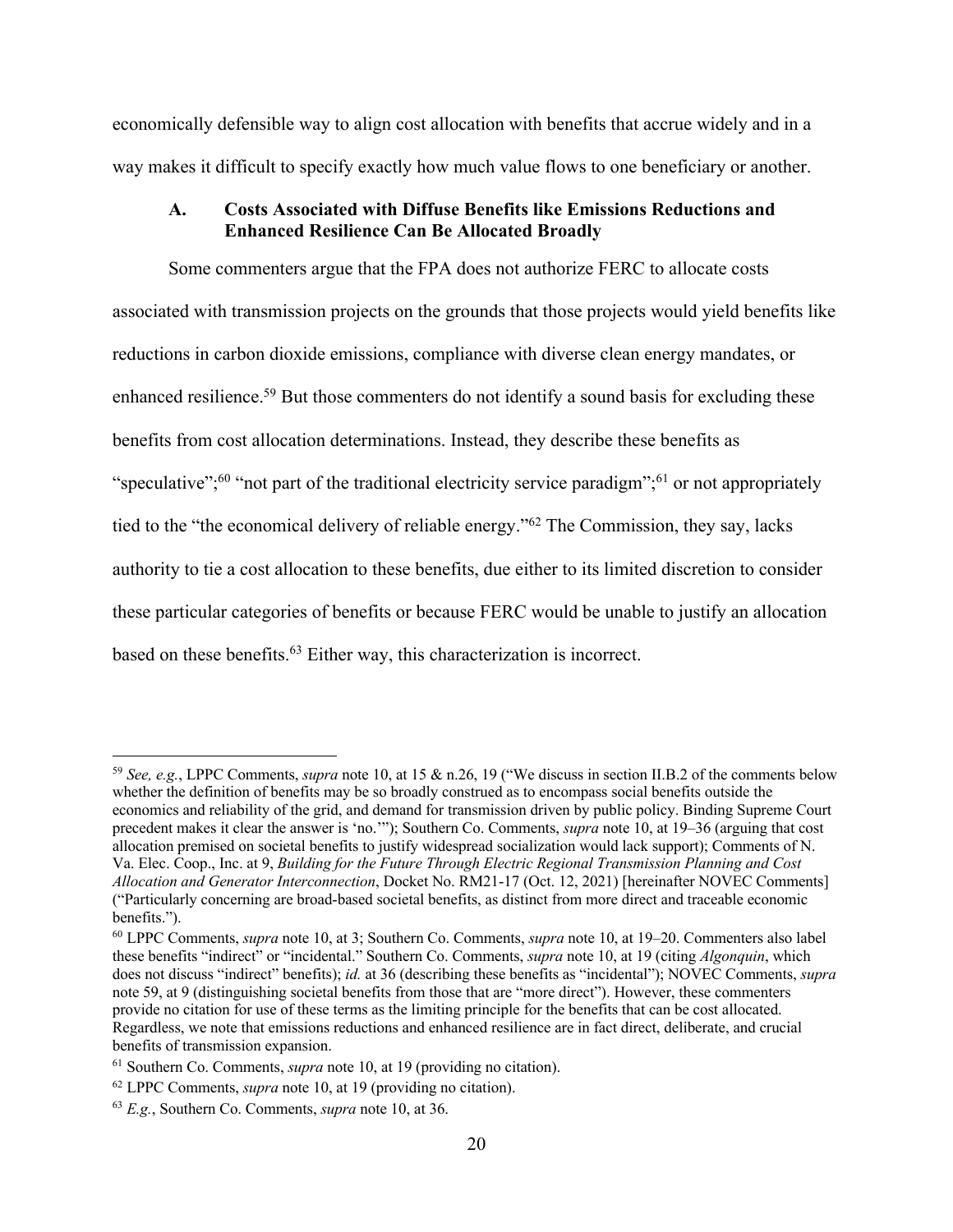*These benefits are not "speculative."* While Southern Company relies heavily on *Algonquin* to prohibit FERC from considering societal benefits and public goods like emissions reductions and resilience, these benefits are not speculative. As discussed above, that decision emphasized FERC's failure to proffer evidence.<sup>64</sup> Yet, there is ample evidence that planning entities will have to expand transmission assets to reach cleaner, cheaper resources, and that doing so will result in reduced emissions and enhanced regional and interregional resilience. The extensive initial comments submitted in response to the ANOPR point to substantial evidence that this expansion will occur due to market demand and evolving policies.<sup>65</sup> As this evidence indicates, the location and type of resources that will be built and that will necessitate transmission is not speculative—wind, solar, geothermal, and other resources have been mapped thoroughly and in detail. <sup>66</sup> Neither is the voracious demand for zero-emissions attributes

<sup>64</sup> *See supra* notes 17–18 and accompanying text.

<sup>65</sup> *See, e.g.*, Comments of the Harv. Elec. L. Initiative at 39–41, *Building for the Future Through Electric Regional Transmission Planning and Cost Allocation and Generator Interconnection*, Docket No. RM21-17 (Oct. 12, 2021) (explaining that planning studies suggest it is "exceedingly likely that wind and solar will dominate capacity additions" and that "wind and solar will be drive by policy and economics"); Comments of Shell Energy N. Am. (USA) & Shell Renewables & Energy Solutions, *Building for the Future Through Electric Regional Transmission Planning and Cost Allocation and Generator Interconnection*, Docket No. RM21-17 (Oct. 12, 2021) (describing need to provide transmission expansion for offshore wind to meet state policies); SEIA Comments, *supra* note 22, at 5 (explaining federal, state and local law and regulation will require "significant transmission expansion to accommodate demand for new solar and other remotely sited renewable generation"); Comments of RMI, *Building for the Future Through Electric Regional Transmission Planning and Cost Allocation and Generator Interconnection*, Docket No. RM21-17 (Oct. 12, 2021) (outlining market and policy transition that demands greater transmission); PIO Comments, *supra* note 51, at 55–57 (recounting research that required decarbonization in a costeffective manner requires expansion of transmission); *see also* ANOPR, *supra* note 1, at PP 30–36. Additionally, there is over 900 GW currently seeking to interconnect to the grid. JOSEPH RAND, ET AL., LAWRENCE BERKELEY NAT'L LAB'Y, QUEUED UP: CHARACTERISTICS OF POWER PLANTS SEEKING TRANSMISSION INTERCONNECTION AS OF THE END OF 2020 (2021). That alone should demonstrate the market demand for expanded transmission. <sup>66</sup> The National Renewable Energy Laboratory has created geospatial data tools for a variety of generation sources, including wind, solar, and geothermal. *See Wind Geospatial Data Tools*, NAT'L RENEWABLE ENERGY LAB'Y, https://www.nrel.gov/gis/wind-geospatial-data-tools.html (last visited Nov. 24, 2021) (including the Wind Prospector tool, which "visualizes data and analyzes the potential for wind energy"); *Solar Geospatial Data Tools*, NAT'L RENEWABLE ENERGY LAB'Y, https://www.nrel.gov/gis/solar-geospatial-data-tools.html (last visited Nov. 24, 2021); *Geothermal Resource Data, Tools, and Maps*, NAT'L RENEWABLE ENERGY LAB'Y, https://www.nrel.gov/gis/geothermal.html (last visited Nov. 24, 2021). The Department of Energy likewise provides mapping on wind speeds and resource potential. *See Wind Energy Maps and Data*, U.S. DEP'T OF ENERGY, https://windexchange.energy.gov/maps-data (last visited Nov. 24, 2021).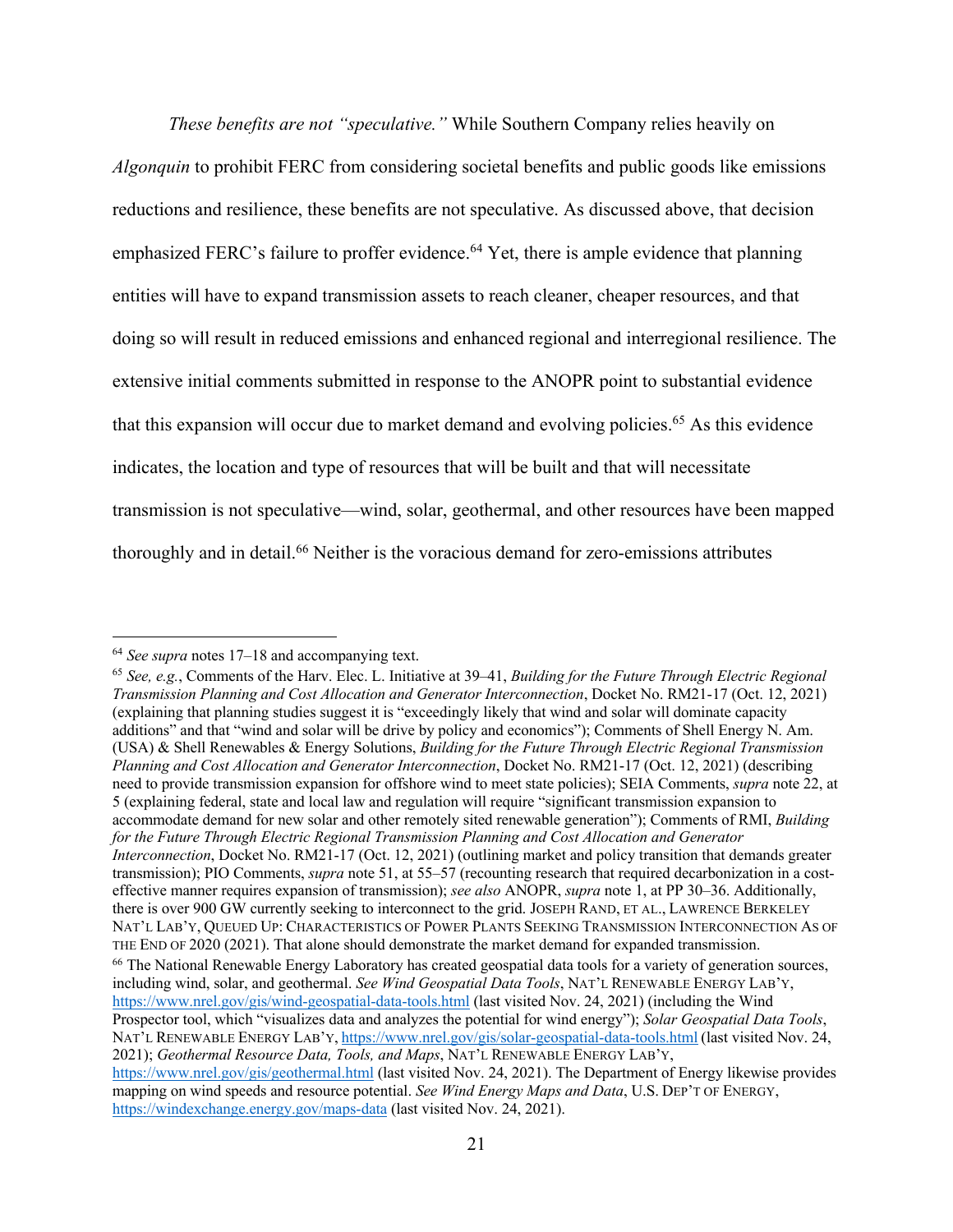speculative: it merely reflects burgeoning climate-oriented commitments by states, utilities, and the private sector, <sup>67</sup> all of which signal clearly where the power sector is headed. As for resilience, research and tragic lived experience have demonstrated the cost saving and outagepreventing benefits that enhanced interregional transfer capability can provide.<sup>68</sup> While there may be uncertainty as to the exact value of resilience benefits or when and how they would accrue, they are not speculative.

And, as discussed in Policy Integrity's initial comments, taking a forward-looking approach to planning that seeks to optimize for anticipated future generation and to provide for flexibility will yield more efficient and cost-effective transmission infrastructure.<sup>69</sup> Thus, unlike in *Algonquin*, where the D.C. Circuit concluded that FERC had not adequately supported its contention that facilities would provide system-wide benefits and future flexibility,<sup>70</sup> here, the future cost savings that a flexible and proactive approach can provide is well documented.<sup>71</sup> FERC can support and explain why it is just and reasonable to spread some transmission costs broadly.

<sup>67</sup> *See supra* notes 32–34 and accompanying text.

<sup>68</sup> *See generally* GOGGIN, *supra* note 29.

<sup>69</sup> Comments of the Inst. for Pol'y Integrity at N.Y.U. School of Law at 25–40, *Building for the Future Through Electric Regional Transmission Planning and Cost Allocation and Generator Interconnection*, Docket No. RM21- 17 (Oct. 12, 2021) [hereinafter Policy Integrity Initial Comments] (detailing economic and engineering literature). <sup>70</sup> As explained above, the *Algonquin* decision emphasized FERC's failure to proffer evidence, leading the Court to conclude that its determination was speculative. *See supra* notes 17–18 and accompanying text. It did not suggest that benefits of a flexible or integrated system for future expansion would categorically be considered too speculative for cost allocation, just that FERC had not provided sufficient evidence of future, less costly expansion. Algonquin Gas Transmission Co. v. Fed. Energy Regul. Comm'n, 948 F.2d 1305, 1313–14 (D.C. Cir. 1991).  $71$  Policy Integrity's initial comments explained that "[t]he engineering and economics literature is replete with evidence that co-optimizing transmission and generation investment decisionmaking leads to more efficient and lower-cost solutions" and cited research demonstrating consensus that an anticipatory approach that takes advantage of interdependencies and builds in flexibility is superior to the current reactive approach and will provide future cost savings. *See* Policy Integrity Initial Comments, *supra* note 69, at 25–40.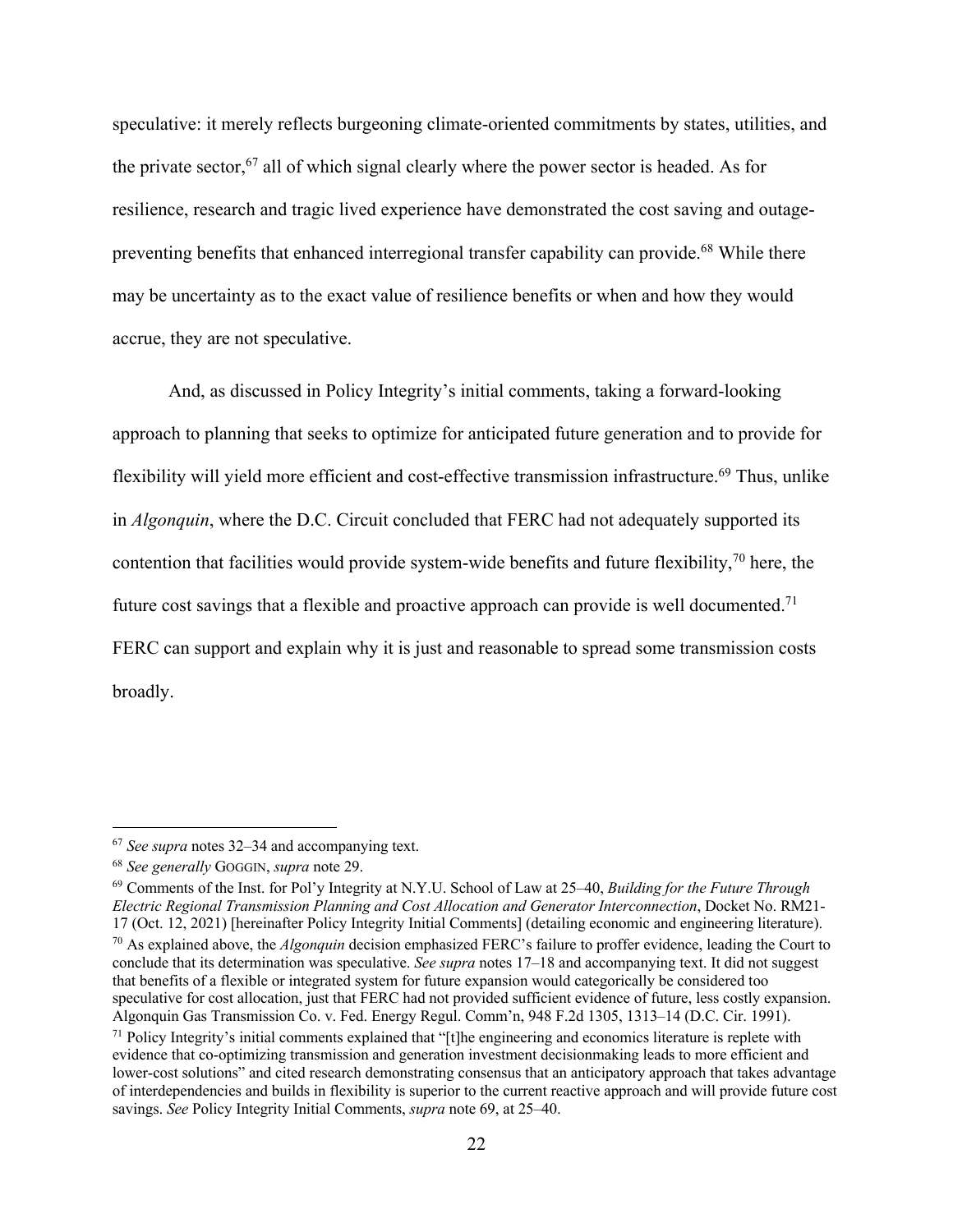*The law does not enshrine a "traditional electricity service paradigm*." In its comments, Southern Company purports to offer a limiting definition—the "traditional electricity service paradigm"—to delineate between benefits that, in its view, may and may not inform cost allocation,<sup>72</sup> but that definition is not supported by legal authority or a clear articulation of economic principles. Southern Company does not say what that paradigm is, only that benefits must be consistent with it to be cognizable.<sup>73</sup> In addition to being too amorphous to be useful, this suggestion is sharply at odds with the Supreme Court's recognition that the electric grid has changed and that "FERC's role has evolved accordingly."74 As the ANOPR observes, today, many of the resources that can provide the most efficient and cost-effective power supply are location-constrained and far-flung.75 Drawing on those resources clearly requires the Commission to adjust current approaches to transmission development. Thus, contrary to Southern Company's view, the Commission's duty is not to preserve a "traditional paradigm" but to enable competition, support efficiency, and ensure that rates are just and reasonable—even if doing so means intervening to disrupt and remediate that paradigm.76

<sup>72</sup> Southern Co. Comments, *supra* note 10, at 19 (providing no citation).

<sup>73</sup> *See id.* The Large Public Power Council makes a similar—and similarly unsupported—point about the "economical delivery of reliable energy." *See* LPPC Comments, *supra* note 10, at 19. Avangrid states that socialization of costs is not appropriate where benefits are "not associated with the physical electric system or electric markets." Initial Comments of Avangrid, Inc. October 12, 2021 at 25, *Building for the Future Through Electric Regional Transmission Planning and Cost Allocation and Generator Interconnection*, Docket No. RM21- 17 (Oct. 12, 2021). While Avangrid does suggest that such benefits might better be included through a "tiered" approach, what should and should not be "associated" with the "physical electric system or electric markets" is unclear. Where transmission expansion provides benefits that the Commission can provide substantial evidence and explanation for, the costs should be allocated to beneficiaries.

<sup>74</sup> Fed. Energy Regul. Comm'n v. Elec. Power Supply Ass'n, 577 U.S. 260, 267 (2016); New York v. Fed. Energy Regul. Comm'n, 535 U.S. 1, 16 (2002) ("[T]he landscape of the electric industry has changed since the enactment of the FPA"); *see also* Michael Panfil, *From Attleboro to EPSA: The Pace of Change and Evolving Jurisdictional Frameworks in the Electricity Sector*, 38 U.C.L.A. J. ENV'T L. & POL'Y 1 (2020) (detailing foundational changes in the sector and the corresponding legal and regulatory responses).

<sup>75</sup> ANOPR, *supra* note 1, at PP 3, 100, 160.

<sup>&</sup>lt;sup>76</sup> Policy Integrity supports PSEG's position that a "changing resource mix will require creative cost allocation methodologies that acknowledge and incorporate, as nearly as practicable, the full spectrum of benefits and beneficiaries of transmission projects. The Commission has substantial flexibility to seek out, guide, or simply authorize such creative, inclusive approaches to cost allocation." Comments of PSEG at 24, *Building for the Future*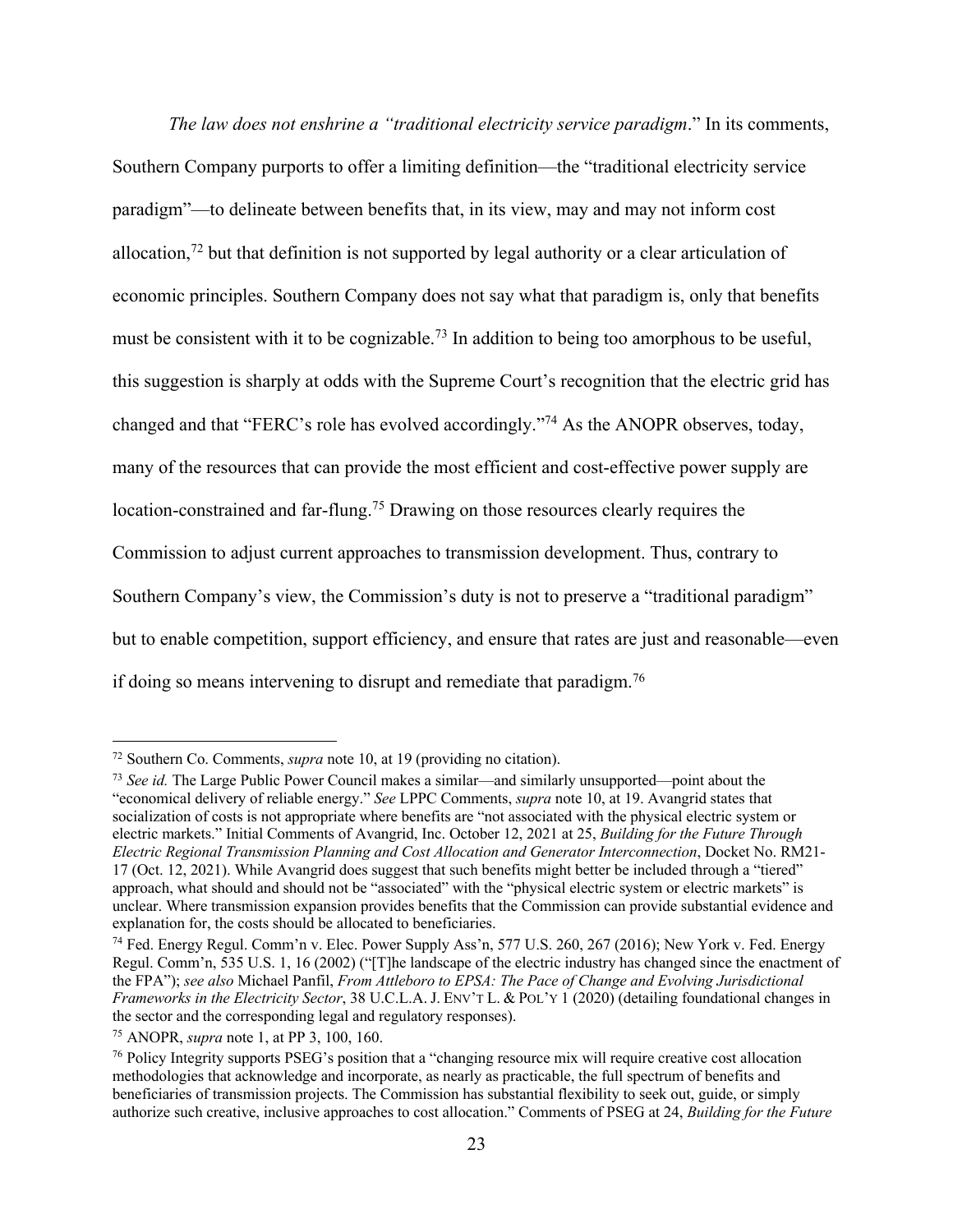## **B. Allocating Costs Consistent with Recognition that Project Benefits Accrue Widely Does Not Result in Double Payments**

Several commenters argue that recognition that benefits like resilience and emissions reductions accrue to a broad set of beneficiaries would result in double payments.<sup>77</sup> However, this misunderstands what such recognition would mean. This would not result in double payments. Should the Commission direct transmission costs be allocated in this way, then ratepayers region-wide would help to pay for transmission projects that improve the resilience of their electricity service and make it possible to satisfy pertinent clean energy mandates. This would not amount to paying twice for the same thing, any more than paying a tariff that includes demand charge and a volumetric fee amounts to paying twice for electricity distribution service.

What these commenters actually oppose is the Commission putting state clean energy policies on the same footing as all the other state policies that have come to be reflected more or less directly in rates. But state clean energy policy deserves the same treatment as various other state-policy inputs that the Commission does not second-guess, ranging from tax credits to minimum wage to retail electricity reliability standards. The commenters' vague language is telling: they warn against customers being made to "pay twice" for "decarbonization," "an environmental benefit," or an "environmental attribute," but never define these terms,<sup>78</sup> which lack clear legal significance.

*Through Electric Regional Transmission Planning and Cost Allocation and Generator Interconnection*, Docket No. RM21-17 (Oct. 12, 2021).<br><sup>77</sup> NOVEC Comments, *supra* note 59, at 10 ("[T]ransmission customers with environmental corporate goals or who

are subject to environmental regulatory requirements should not be forced to pay twice for the environmental attributes of the same renewable resources: once through the purchase of environmental attributes and again through transmission rates.").

<sup>78</sup> *Id.*; Comments of the N.D. Pub. Serv. Comm'n in the Advanced Notice of Proposed Rulemaking at 4, *Building for the Future Through Electric Regional Transmission Planning and Cost Allocation and Generator Interconnection*, Docket No. RM21-17 (Oct. 12, 2021); LPPC Comments, *supra* note 10, at 4.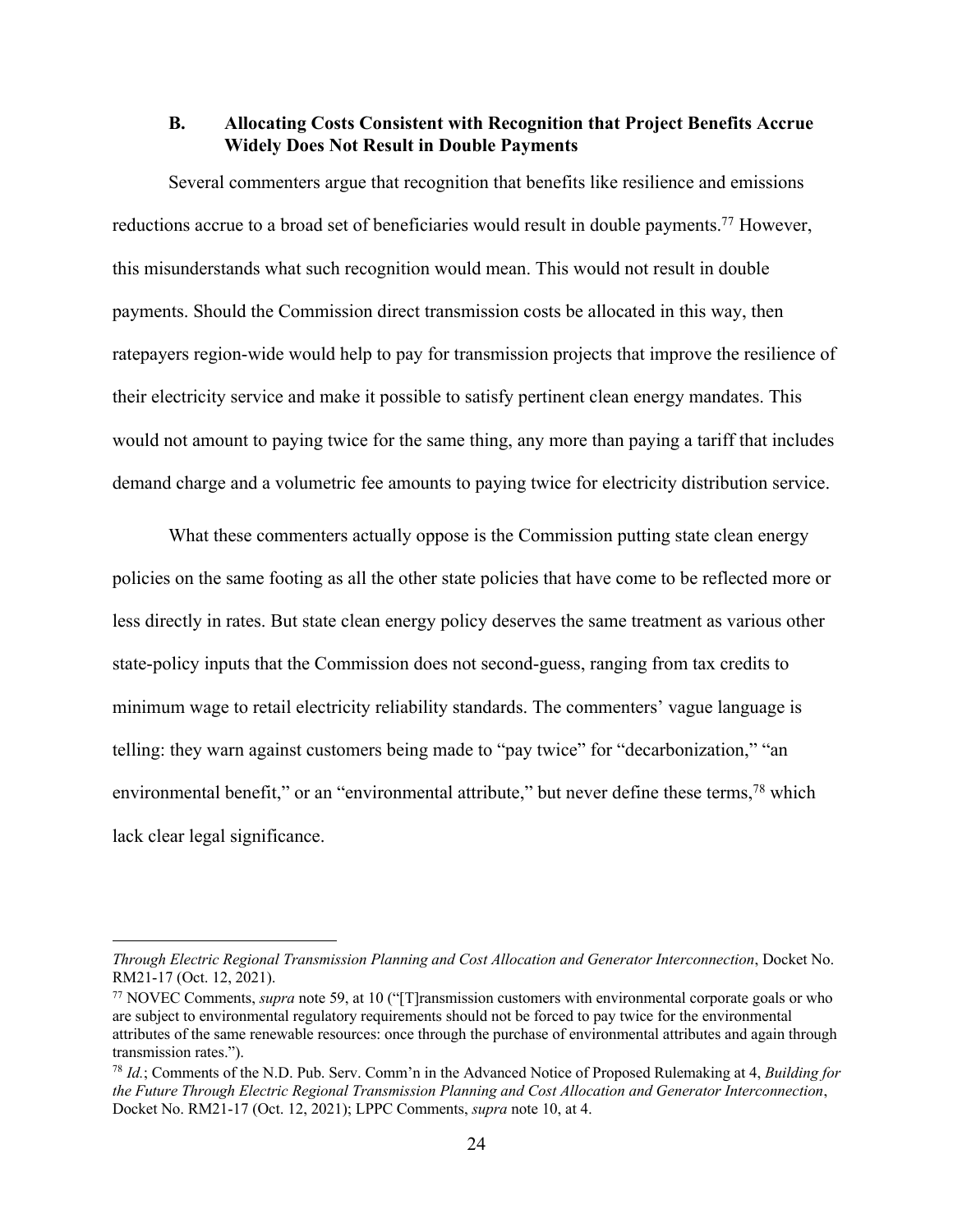### **C. Allocating Costs Widely Does Not Effectuate a Market-Distorting Subsidy**

Several commenters suggest that the wide allocation of costs associated with diffuse benefits would create a market-distorting subsidy that threatens wholesale market price formation and reliability.<sup>79</sup> Their flawed and ultimately incorrect argument goes like this:  $(1)$ renewable resources are "otherwise uneconomic" but continue to be developed and operated because of state policy supports; (2) but once interconnected to the grid, those resources can bid into wholesale markets at zero marginal cost and thereby "suppress" prices while underselling competing thermal generators; (3) this pattern of competition will drive thermal resources out of the marketplace, undermining resource adequacy and threatening reliability; and (4) at the same time, the suppression of capacity market prices will fail to prompt new market entrants that might restore resource adequacy.

Each of these four elements is simply wrong. The first point ignores the economic competitiveness of renewable resources regardless of state support.<sup>80</sup> It also overlooks a point made by the Department of Energy: the state support at issue seeks to *correct* a market failure and so is rightly understood as a valid feature of a marketplace that has yet to properly value key factors of electricity generation.<sup>81</sup> The second point more or less imports the analysis underlying the now-rejected Expanded Minimum Offer Price Rule in PJM. That analysis rests, ultimately, on intuitive but inaccurate assumptions about how wholesale energy and capacity market prices

<sup>79</sup> Dominion Comments, *supra* note 48, at 13 (explaining that wholesale markets "could be in danger of not meeting their reliability obligations if otherwise uneconomic resources gain access to the wholesale markets through a socialized transmission buildout" and that "[s]uch access to the market could undermine price formation in the energy and capacity markets, forcing out dispatchable resources necessary for reliability."); Comments of the Elec. Power Supply Ass'n at 13–14, *Building for the Future Through Electric Regional Transmission Planning and Cost Allocation and Generator Interconnection*, Docket No. RM21-17 (Oct. 12, 2021) [hereinafter EPSA Comments] ("[T[here can be damaging market impacts from extensive transmission projects supported by socialized costs . . . . These projects may facilitate the development of so much installed capacity of zero marginal cost resources that, when dispatched at zero or negative prices, suppress prices for all other resources.").

<sup>80</sup> *See generally* LAZARD, LEVELIZED COST OF ENERGY ANALYSIS: VERSION 15.0 (2021). 81 DOE Comments, *supra* note 31, at 16–17.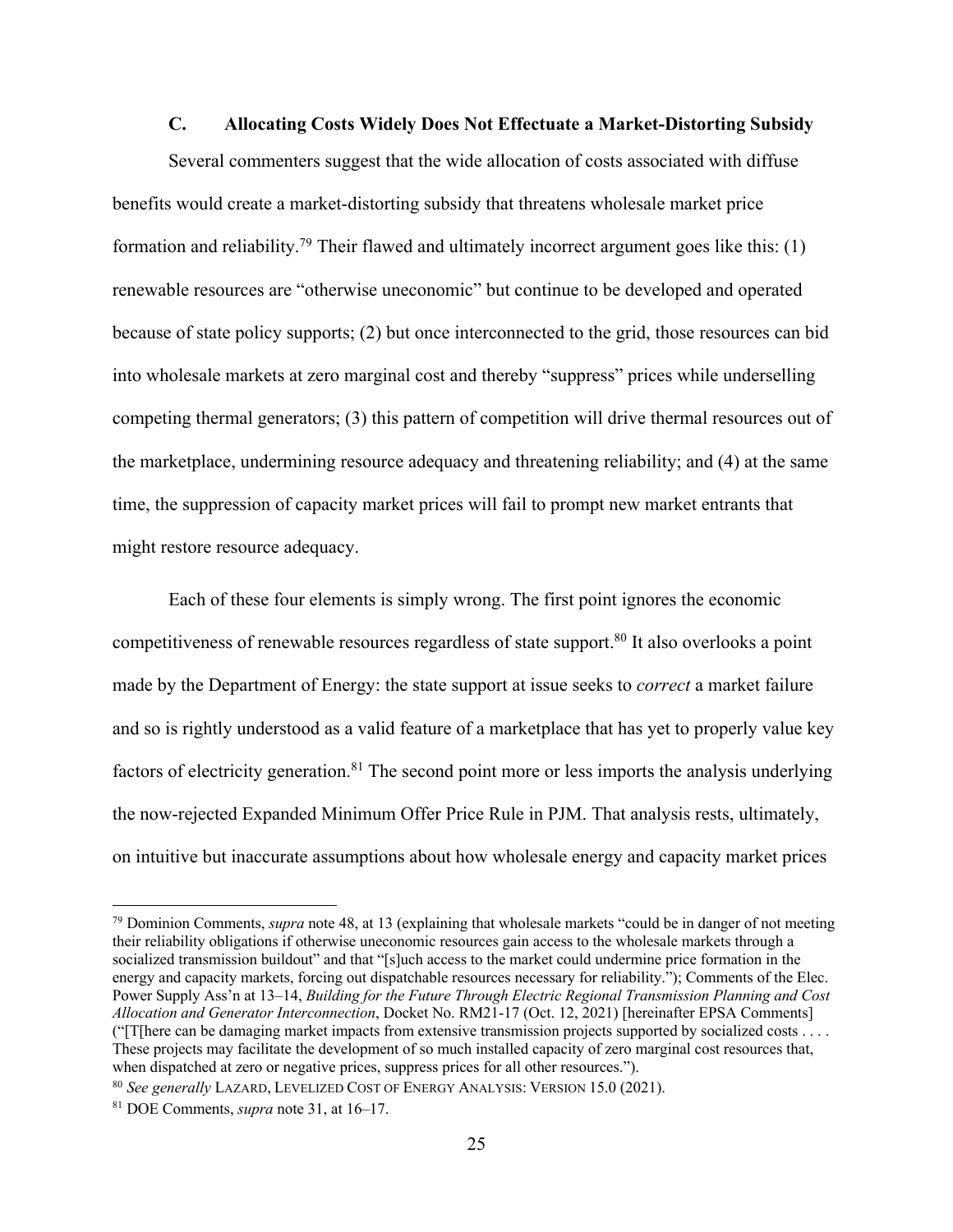respond to renewables' participation.<sup>82</sup> Policy Integrity's economic research has revealed key flaws in these assumptions, most importantly that they wholly ignore that state programs affect *energy* market prices and do not affect *capacity* markets in a consistent manner, suppressive or otherwise.<sup>83</sup> The third point is not wrong about the possibility that new, cleaner resources might drive out older, emitting ones, but it is wrong to suggest that this would undermine resource adequacy and reliability—an eventuality unsupported by research or empirics.<sup>84</sup> Finally, the fourth point ignores the existence of mechanisms designed specifically to translate indications of resource inadequacy into wholesale market price changes that would attract investment in new generating capacity, should thermal resources exit.85 It also ignores the reliability benefits that expanded transmission will provide by bringing online a more diverse set of resources.<sup>86</sup> To sum

<sup>&</sup>lt;sup>82</sup> That analysis assumed that state payments to clean resources "simply or solely cause state-supported generators to reduce their capacity market offers, thereby lowering the clearing price or lowering the supply curve," which ignores that state payments are made on a per-MWh basis and primarily affect energy market offers and clearing prices, while only indirectly affecting capacity market prices. *See generally* Comments of the Inst. for Pol'y Integrity at N.Y.U. School of Law at 15–18, *PJM Interconnection, L.L.C.*, Docket No. ER21-2582 (Aug. 20, 2021).

<sup>83</sup> Sylwia Białek & Burcin Unel, *Efficiency in Wholesale Electricity Markets: On the Role of Externalities and Subsidies* 17–18, 21–22 (CESifo Working Paper Series 8673, 2020); SYLWIA BIALEK & BURCIN UNEL, INST. FOR POL'Y INTEGRITY, CAPACITY MARKETS AND EXTERNALITIES 6 (2018); *see also* Comments of the Inst. for Pol'y Integrity at N.Y.U. School of Law at 10–18, *Cricket Valley Energy Ctr. L.L.C. v. N.Y. Indep. Sys. Operator, Inc.,* Docket No. EL21-7 (Nov. 18, 2020). PJM also recognized this flaw in the logic in its recent 205 filing, in which it eliminated the Minimum Offer Price Rule and recognized that externality payments may be "economic and welfareenhancing" and can be "successful in ensuring the differentiated value between carbon-emitting and carbon-free resources is recognized." Revisions to Application of Minimum Offer Price Rule, Dr. Walter Graf Aff. ¶¶ 16–17, Docket No. ER21-2582 (filed July 30, 2021).

<sup>84</sup> *Cf.* Bialek & Unel, *supra* note 83, at 20 ("[E]ven if externality payments reduce capacity prices in the short term, capacity markets are designed to adjust to that change and keep prices at a level necessary to ensure resource adequacy."); Comments of the Inst. for Pol'y Integrity at N.Y.U. School of Law at 9–11, *Modernizing Electricity Market Design: Resource Adequacy in the Evolving Electricity Sector*, Docket No. AD21-10 (Apr. 26, 2021) (explaining that externality payments to clean resources does not threaten resource adequacy). Chairman Glick and Commissioner Clements have recognized that the concern that increased renewables would harm resource adequacy needed for reliability is "speculative" and that protesters in the MOPR proceedings "presented no evidence to support it." Statement of Chairman Glick and Commissioner Clements at P 62, *PJM Interconnection, L.L.C.*, Docket No. ER21-2582 (Oct. 19, 2021).

<sup>&</sup>lt;sup>85</sup> For a description of this spurious argument and an explanation of why it is incorrect, see SYLWIA BIALEK, JUSTIN GUNDLACH & CHRISTINE PRIES, INST. FOR POL'Y INTEGRITY, RESOURCE ADEQUACY IN A DECARBONIZED FUTURE WHOLESALE MARKET DESIGN OPTIONS AND CONSIDERATIONS 24–25 (2021).

<sup>86</sup> *See, e.g.*, JOHANNES PFEIFENBERGER ET AL., THE VALUE OF DIVERSIFYING UNCERTAIN RENEWABLE GENERATION THROUGH THE TRANSMISSION SYSTEM (2020); GOGGIN, *supra* note 29, at 6 ("Many recent studies show that interregional transmission lines like those discussed in this paper become increasingly essential as wind and solar penetrations increase in different parts of the country. Just as these lines aggregate diverse sources of electricity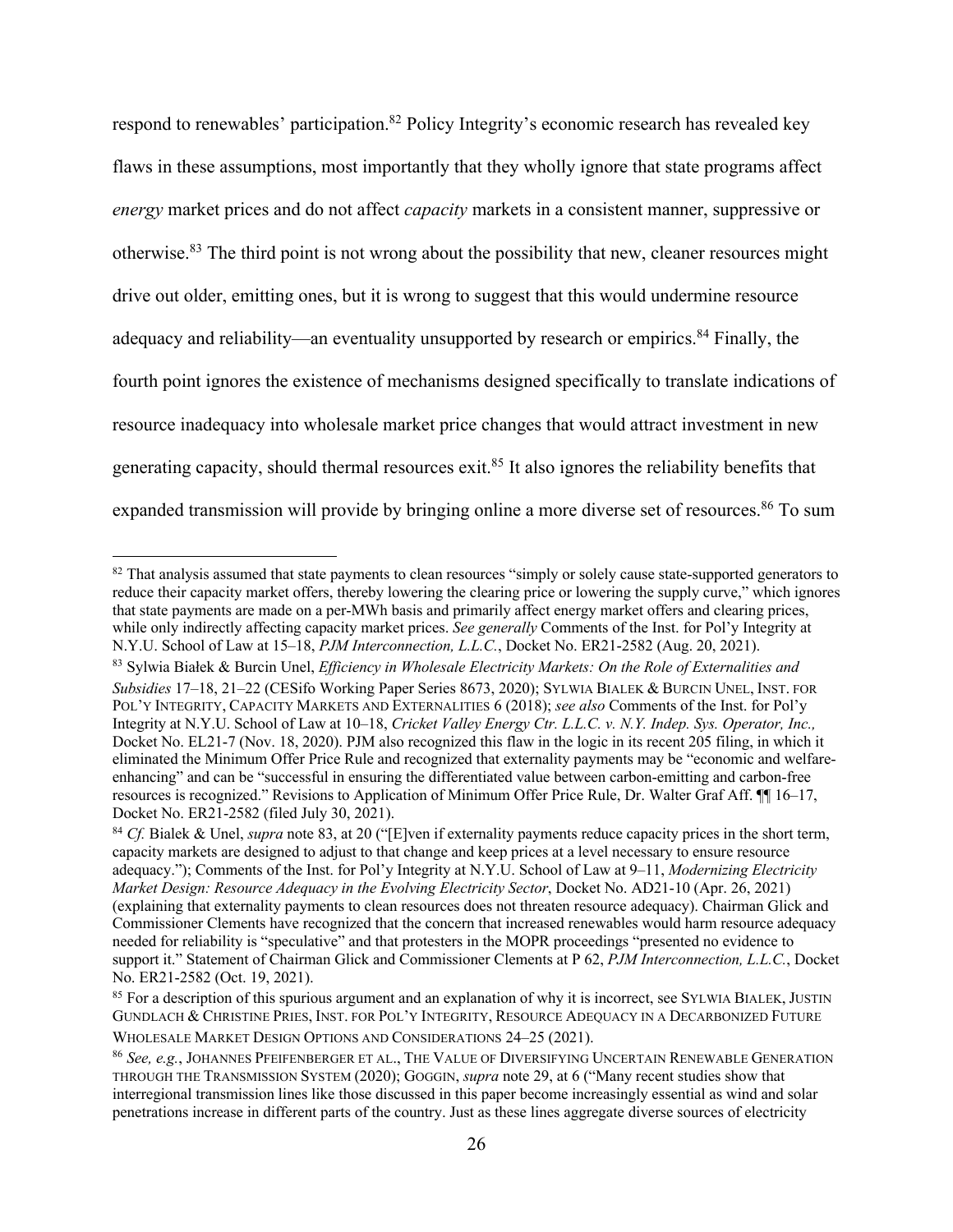up, then, the reasoning undergirding the conclusion that a broad allocation of transmission expansion costs creates a subsidy for renewables and puts price formation and reliability at risk depends on a series of erroneous premises and unfounded assumptions. FERC is contemplating changes that would require planning for transmission in a forward-looking manner, recognize the emissions and resilience benefits of transmission expansion, and allocate costs in rough proportion to the accrual of benefits. As just explained, construing these steps as effectuating a subsidy for certain resources requires convoluted and unsound reasoning. By contrast, describing them as straightforwardly consistent with economic principle and legal precedent is far simpler and more accurate.

But, as Policy Integrity's initial comments explained, the present lack of regional and interregional transmission development is due to "persistent barriers" to competition rooted in *administrative* arrangements, not to renewable generation resources being somehow uneconomic and thus unable to attract the necessary investment capital.<sup>87</sup> To ensure that rates are just, reasonable, and not unduly discriminatory or preferential, the Commission must remove these barriers so a wider array of resources can compete on a more level playing field. Taking these steps is likely to enable location-constrained but economically competitive renewable resources to come online, which will in turn mean stiffening the wholesale competition for some existing thermal resources. As far as economic theory and the FPA are concerned, this is not a problem it is a benefit of transmission expansion and competitive wholesale markets.

Should reform give rise to resource adequacy concerns, existing market mechanisms will signal through prices that greater investment is needed. In short, the Commission and grid

supply and demand to balance out localized disruptions during extreme weather, they provide a similar value by canceling out local fluctuations in wind or solar output.").

<sup>87</sup> *See* Policy Integrity Initial Comments, *supra* note 69, at 10–16.